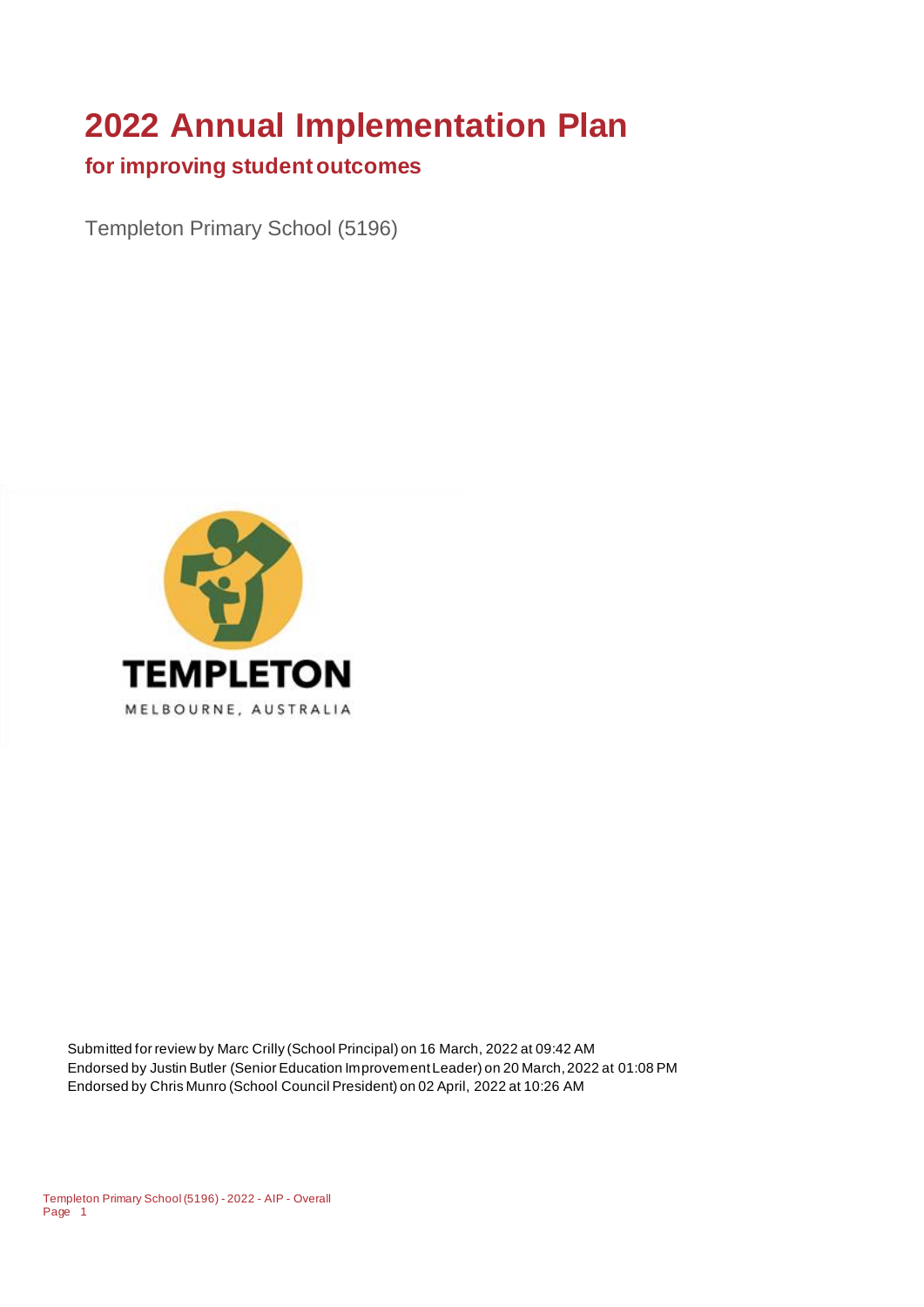# **Self-evaluation Summary - 2022**

|                                    | <b>FISO 2.0 Dimensions</b>                                                                                                                                                                                                       | <b>Self-evaluation Level</b> |
|------------------------------------|----------------------------------------------------------------------------------------------------------------------------------------------------------------------------------------------------------------------------------|------------------------------|
| <b>Teaching</b><br>and<br>Learning | Documented teaching and learning program based on the Victorian<br>Curriculum and senior secondary pathways, incorporating extra-<br>curricula programs                                                                          |                              |
|                                    | Use of common and subject-specific high impact teaching and<br>learning strategies as part of a shared and responsive teaching and<br>learning model implemented through positive and supportive student-<br>staff relationships | Embedding                    |

| <b>Assessment</b> | Systematic use of assessment strategies and measurement practices<br>to obtain and provide feedback on student learning growth, attainment<br>and wellbeing capabilities | Embedding |
|-------------------|--------------------------------------------------------------------------------------------------------------------------------------------------------------------------|-----------|
|                   | Systematic use of data and evidence to drive the prioritisation,<br>development, and implementation of actions in schools and<br>classrooms.                             |           |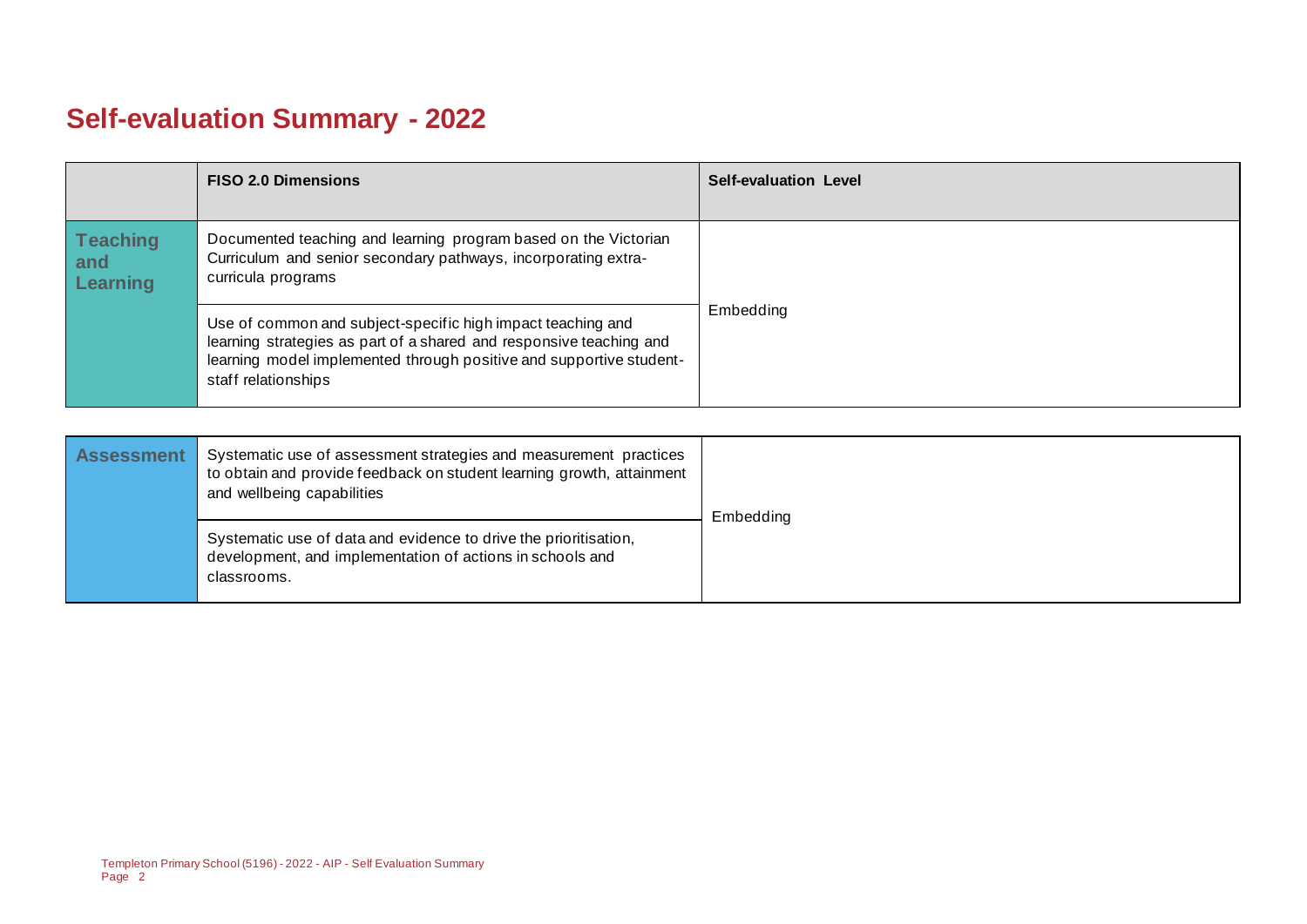| Leadership | The strategic direction and deployment of resources to create and<br>reflect shared goals and values; high expectations; and a positive,<br>safe and orderly learning environment | Embedding |
|------------|-----------------------------------------------------------------------------------------------------------------------------------------------------------------------------------|-----------|
|            | Shared development of a culture of respect and collaboration with<br>positive and supportive relationships between students and staff at the<br>core                              |           |

| <b>Engagement</b> | Activation of student voice and agency, including in leadership and<br>learning, to strengthen students' participation and engagement in<br>school                                    | Embedding |
|-------------------|---------------------------------------------------------------------------------------------------------------------------------------------------------------------------------------|-----------|
|                   | Strong relationships and active partnerships between schools and<br>families/carers, communities, and organisations to strengthen<br>students' participation and engagement in school |           |

| <b>Support</b> | Responsive, tiered and contextualised approaches and strong<br>relationships to support student learning, wellbeing and inclusion                                         |           |
|----------------|---------------------------------------------------------------------------------------------------------------------------------------------------------------------------|-----------|
|                | Effective use of resources and active partnerships with families/carers,<br>specialist providers and community organisations to provide<br>responsive support to students | Excelling |

| significantly in the last four years, particularly in planning, PLTs and protocols. We have refined our communication<br>strategies, improving our messaging, permissions and reporting procedures to fully online. Our results have continued to<br>reach a high level, particularly in NAPLAN. | Enter your reflective comments | The school is in a strong position financially and culturally as we enter the next Strategic Plan. Our practices have improved |
|--------------------------------------------------------------------------------------------------------------------------------------------------------------------------------------------------------------------------------------------------------------------------------------------------|--------------------------------|--------------------------------------------------------------------------------------------------------------------------------|
|--------------------------------------------------------------------------------------------------------------------------------------------------------------------------------------------------------------------------------------------------------------------------------------------------|--------------------------------|--------------------------------------------------------------------------------------------------------------------------------|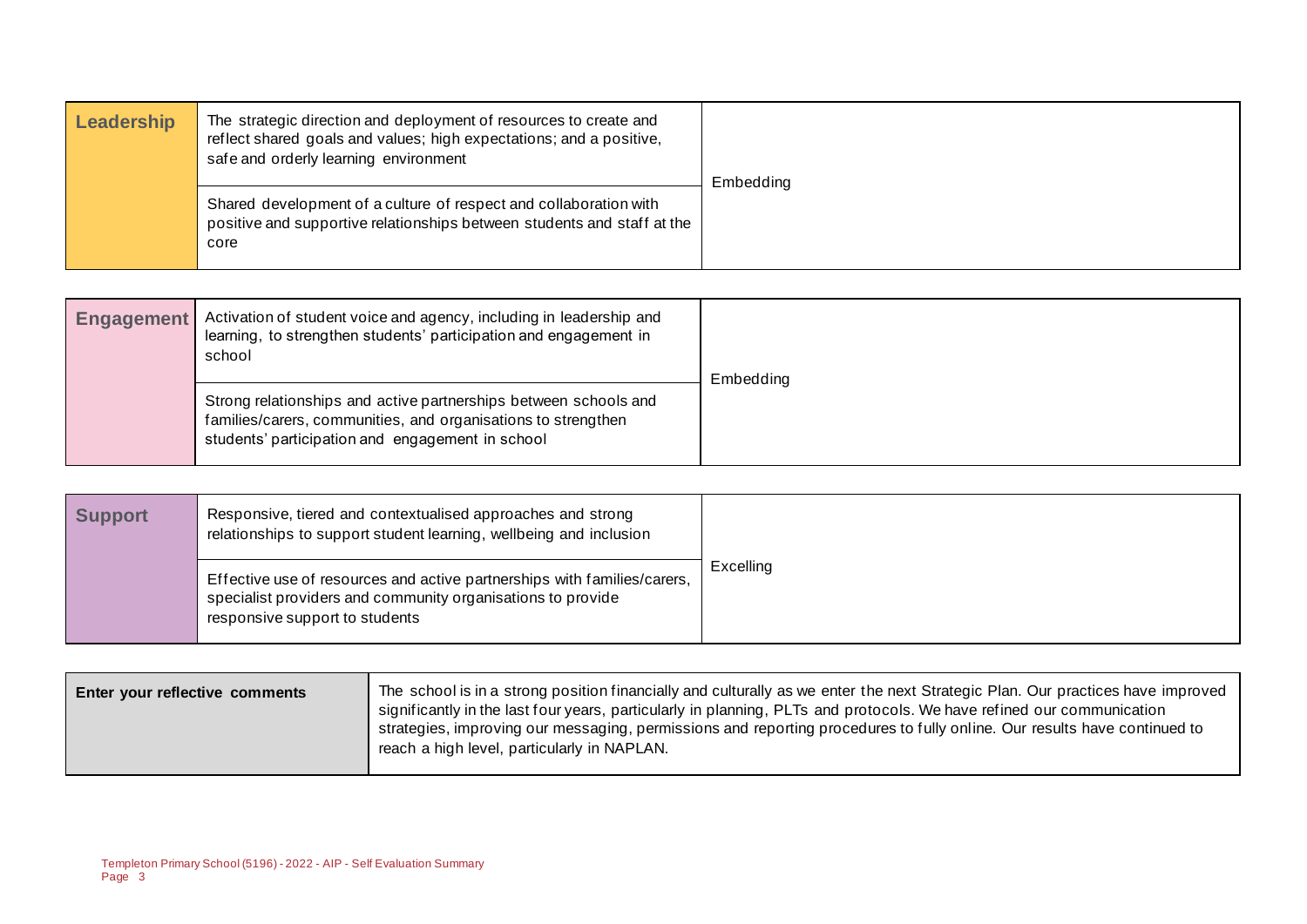| <b>Considerations for 2022</b>   | We will be focusing on maintaining our high academic results, and complementing our curriculum with a refined Inquiry<br>program and Learner Profile. EAL will continue to be a challenge, while Wellbeing after the last two years will be a whole<br>school focus. |
|----------------------------------|----------------------------------------------------------------------------------------------------------------------------------------------------------------------------------------------------------------------------------------------------------------------|
| Documents that support this plan |                                                                                                                                                                                                                                                                      |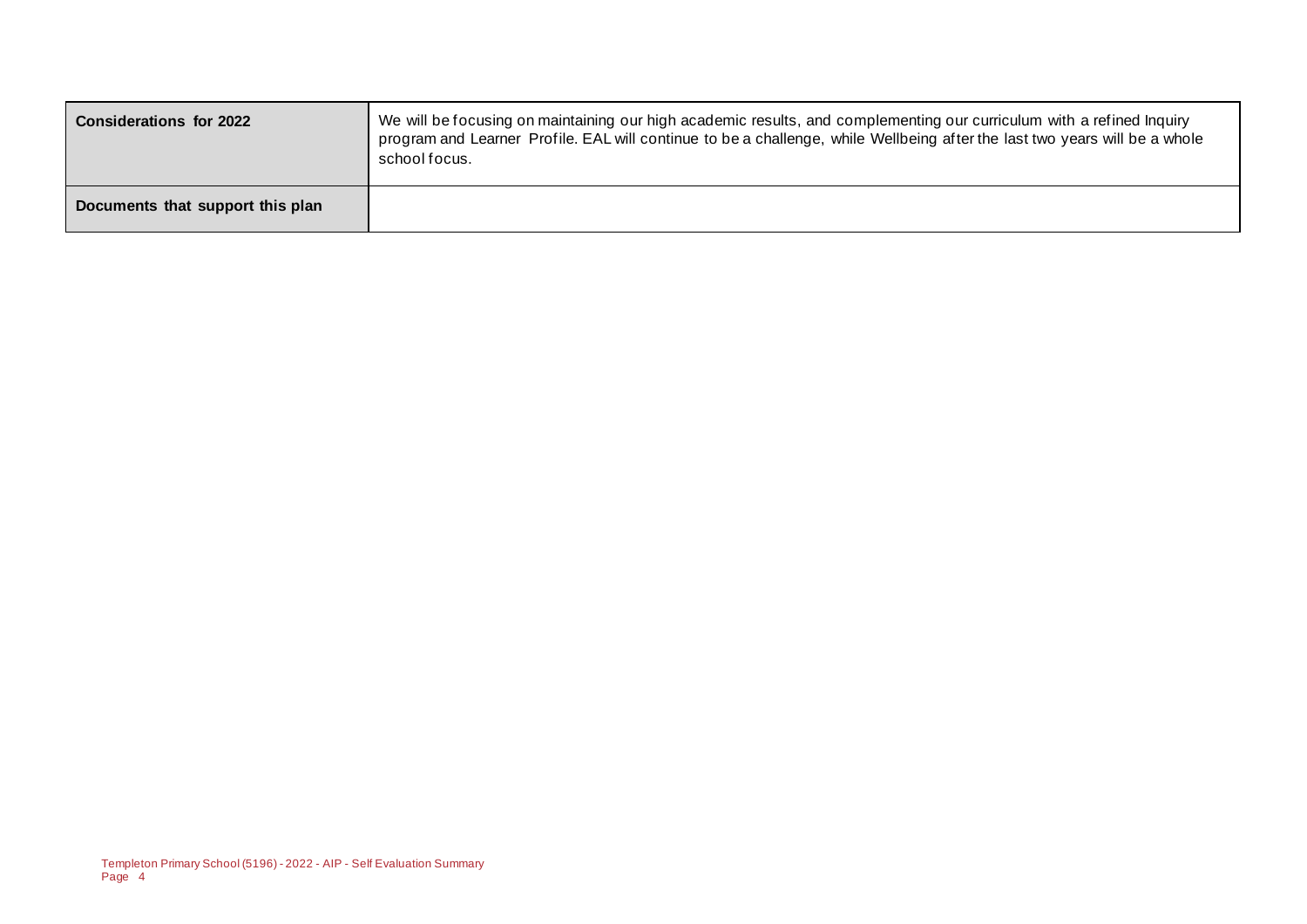## **SSP Goals Targets and KIS**

| Goal 1                                                  | <b>2022 Priorities Goal</b><br><br><br>Some of our students have thrived in the remote learning environment, others have maintained their learning progress,<br>and some need extra learning and wellbeing support despite the best efforts of their teachers and families. In 2022 we will<br>continue to focus on student learning - with an increased focus on numeracy - and student wellbeing through the 2022<br>Priorities Goal, a learning Key Improvement Strategy and a wellbeing Key Improvement Strategy. We will teach and<br>support each student at their point of need and in line with FISO. |  |  |
|---------------------------------------------------------|---------------------------------------------------------------------------------------------------------------------------------------------------------------------------------------------------------------------------------------------------------------------------------------------------------------------------------------------------------------------------------------------------------------------------------------------------------------------------------------------------------------------------------------------------------------------------------------------------------------|--|--|
| Target 1.1                                              | Support for the 2022 Priorities                                                                                                                                                                                                                                                                                                                                                                                                                                                                                                                                                                               |  |  |
| Key Improvement Strategy 1.a<br>Priority 2022 Dimension | Learning - Support both those who need extra support and those who have thrived to continue to extend their learning,<br>especially in numeracy                                                                                                                                                                                                                                                                                                                                                                                                                                                               |  |  |
| Key Improvement Strategy 1.b<br>Priority 2022 Dimension | Wellbeing - Effectively mobilise available resources to support students' wellbeing and mental health, especially the most<br>vulnerable                                                                                                                                                                                                                                                                                                                                                                                                                                                                      |  |  |
| Goal 2                                                  | improve literacy and numeracy outcomes for all students.                                                                                                                                                                                                                                                                                                                                                                                                                                                                                                                                                      |  |  |
| Target 2.1                                              | Increase the percentage of students achieving above Benchmark Growth in:<br>• Numeracy 34 per cent (2019) to 35 per cent (2025)<br>• Reading 27 per cent (2019) to 35 per cent (2025)<br>• Writing 27 per cent (2019) to 35 per cent (2025).<br>Decrease the percentage of students achieving below Benchmark Growth<br>• Numeracy 12 per cent (2019) to 10 per cent (2025)<br>• Reading 25 per cent (2019) to 10 per cent (2025)<br>• Writing 25 per cent (2019) to 10 per cent (2025).                                                                                                                      |  |  |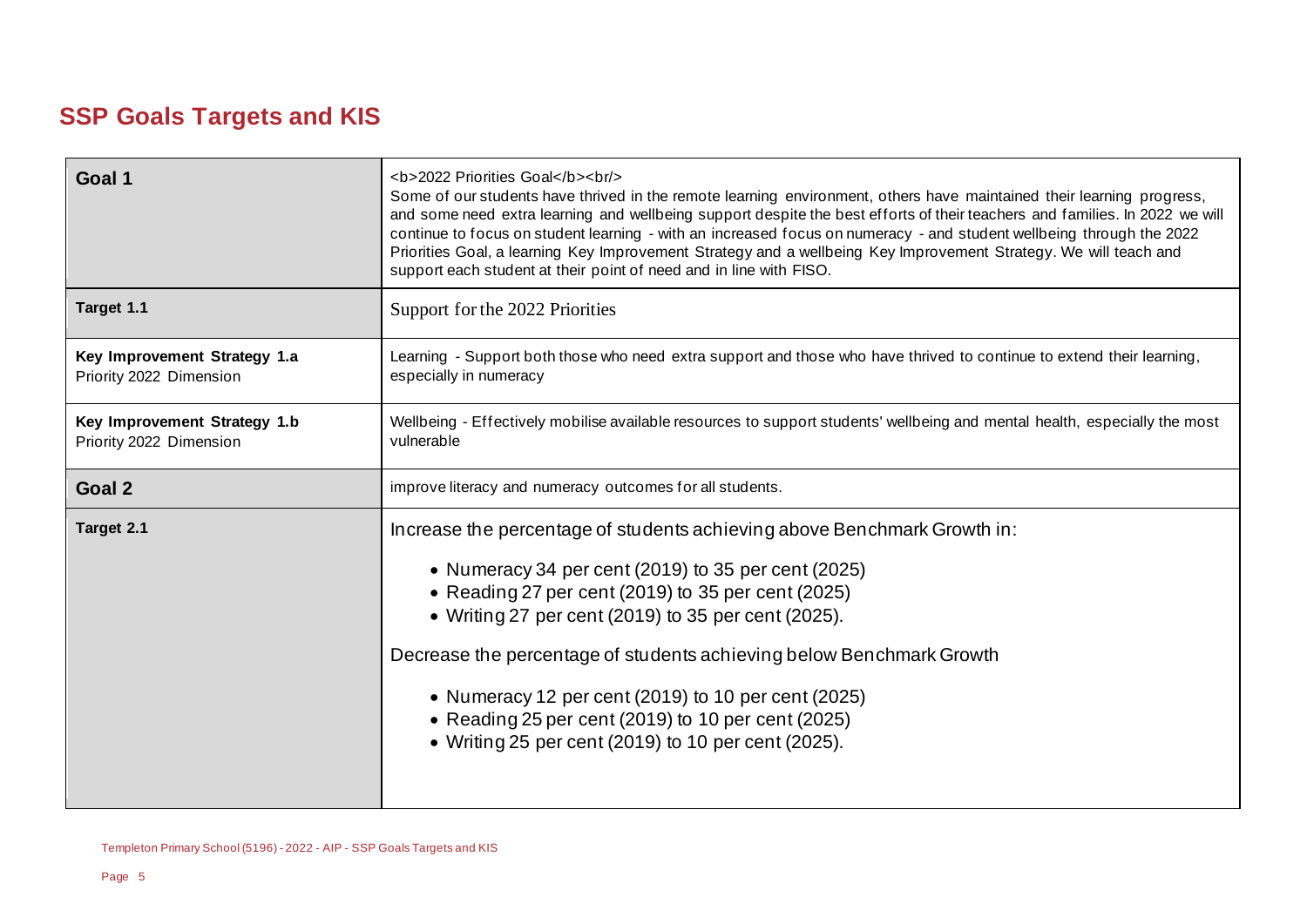| Target 2.2                                                          | Increase the percentage of students in the top two NAPLAN bands in grade five in:                                                           |  |
|---------------------------------------------------------------------|---------------------------------------------------------------------------------------------------------------------------------------------|--|
|                                                                     | • Reading from 54 per cent (2019) to 60 per cent (2025)<br>• Writing from 32 per cent (2019) to 35 per cent (2025).                         |  |
| Target 2.3                                                          | Increase the percentage of students achieving above the expected level in Teacher Judgement<br>against the Victorian Curriculum in:         |  |
|                                                                     | Reading and Viewing in:                                                                                                                     |  |
|                                                                     | • Year 3: from 43 per cent (2019) to 60 per cent (2025)<br>• Year 5: from 43 per cent (2019) to 60 per cent (2025).                         |  |
|                                                                     | Number and Algebra in:                                                                                                                      |  |
|                                                                     | • Year 3: 43 per cent (2019) to 60 per cent (2025)<br>• Year 5: 48 per cent (2019) to 60 per cent (2025).                                   |  |
|                                                                     | Writing                                                                                                                                     |  |
|                                                                     | • Year 3: 20 per cent (2019) to 75 per cent (2025)<br>• Year 5: 25 per cent (2019) to 30 per cent (2025).                                   |  |
| Key Improvement Strategy 2.a<br><b>Building practice excellence</b> | Embed an instructional model consistently across the school.                                                                                |  |
| Key Improvement Strategy 2.b<br>Curriculum planning and assessment  | Build staff moderation and assessment capability to drive teaching and learning to narrow the gap between NAPLAN and<br>teacher judgements. |  |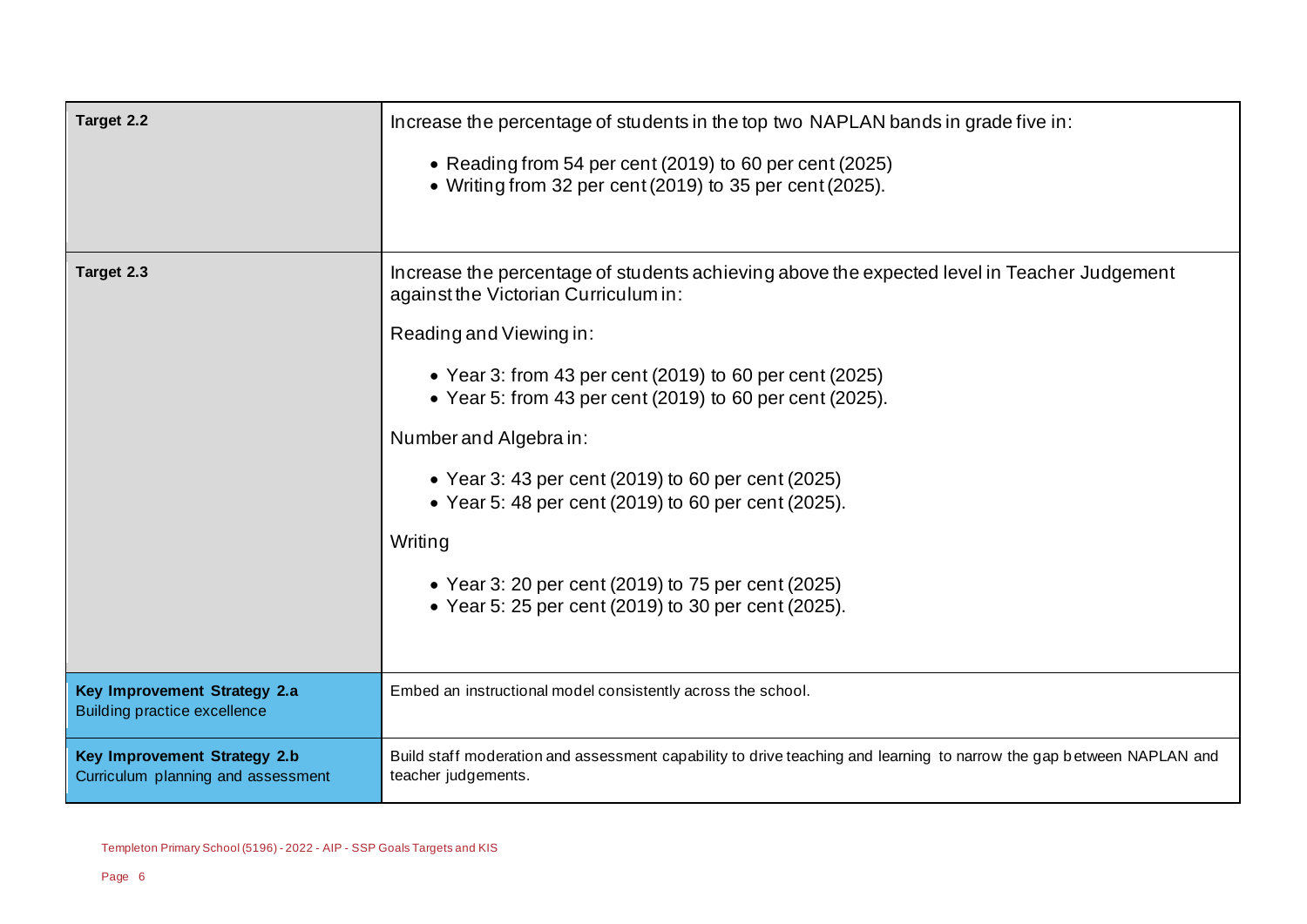| Key Improvement Strategy 2.c<br><b>Building practice excellence</b>                          | Build teacher capacity to differentiate the curriculum and increase the learning challenge for all students.                                                                                                                                                                                     |  |
|----------------------------------------------------------------------------------------------|--------------------------------------------------------------------------------------------------------------------------------------------------------------------------------------------------------------------------------------------------------------------------------------------------|--|
| Goal 3                                                                                       | To increase student voice and agency in their learning.                                                                                                                                                                                                                                          |  |
| Target 3.1                                                                                   | Increase the percentage of positive responses in the AtoS survey for the factors:<br>• Student Voice and Agency from 90 per cent (2019) to 91 per cent (2025)<br>• School Staff survey for the factor Use Student Feedback to Improve Practice from 75 per cent<br>(2019) to 80 per cent (2025). |  |
| Target 3.2                                                                                   | Increase the percentage of positive responses in the Parent Survey factor Student Voice and Agency<br>from 85 per cent (2019) to 90 per cent (2025).                                                                                                                                             |  |
| <b>Key Improvement Strategy 3.a</b><br>Intellectual engagement and self-<br>awareness        | Integrate metacognitive strategies into teaching and learning practices.                                                                                                                                                                                                                         |  |
| <b>Key Improvement Strategy 3.b</b><br>Intellectual engagement and self-<br><b>awareness</b> | Develop student intellectual engagement and self-awareness.                                                                                                                                                                                                                                      |  |
| <b>Key Improvement Strategy 3.c</b><br>Empowering students and building school<br>pride      | Actively involve students in the design and implementation of their learning.                                                                                                                                                                                                                    |  |
| Goal 4                                                                                       | To implement professional learning that improves teacher effectiveness and student outcomes.                                                                                                                                                                                                     |  |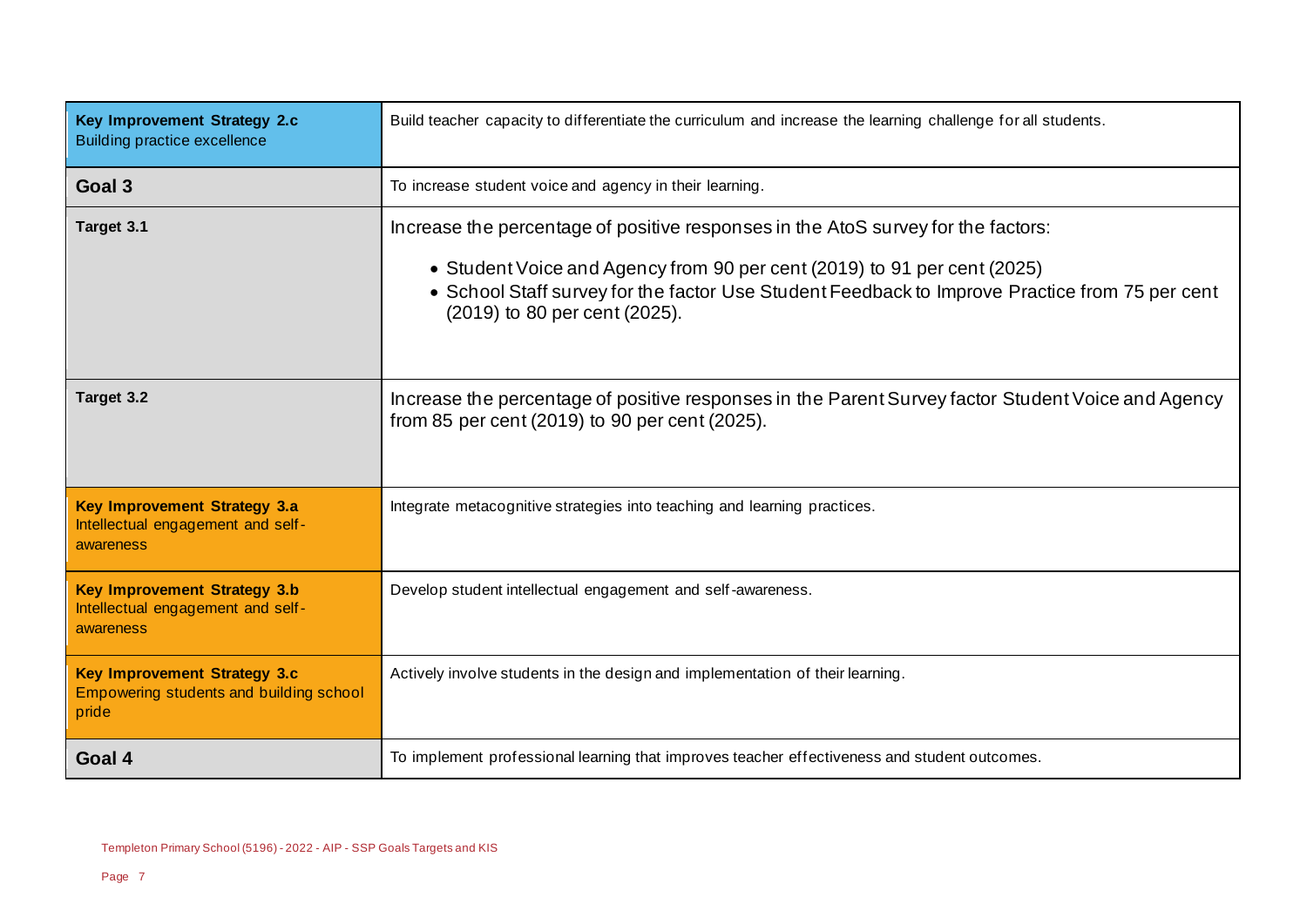| Target 4.1                                                                                                                                                                                                                                        | Increase the percentage of positive responses to School Staff survey factors of:<br>• Professional learning through peer observation from 31 per cent (2019) to 60 per cent (2025)<br>• Believe peer feedback improves practice: 69 per cent (2019) to 75 per cent (2025)<br>• Seek feedback to improve practice: 69 per cent (2019) to 75 per cent (2025). |  |
|---------------------------------------------------------------------------------------------------------------------------------------------------------------------------------------------------------------------------------------------------|-------------------------------------------------------------------------------------------------------------------------------------------------------------------------------------------------------------------------------------------------------------------------------------------------------------------------------------------------------------|--|
| Target 4.2<br>Increase the percentage of positive responses to Parent Survey factors:<br>• Stimulated learning environment 86 per cent (2019) to 90 per cent (2025)<br>• Student Motivation and support 81 per cent (2019) to 85 per cent (2025). |                                                                                                                                                                                                                                                                                                                                                             |  |
| Key Improvement Strategy 4.a<br><b>Building practice excellence</b>                                                                                                                                                                               | Build teachers' capacity and skills to observe, provide feedback and refine practice.                                                                                                                                                                                                                                                                       |  |
| Key Improvement Strategy 4.b<br><b>Building practice excellence</b>                                                                                                                                                                               | Implement Professional learning that is evidence-based.                                                                                                                                                                                                                                                                                                     |  |
| Key Improvement Strategy 4.c<br>Evidence-based high-impact teaching<br>strategies                                                                                                                                                                 | Build teacher capability to develop and teach using an inquiry approach.                                                                                                                                                                                                                                                                                    |  |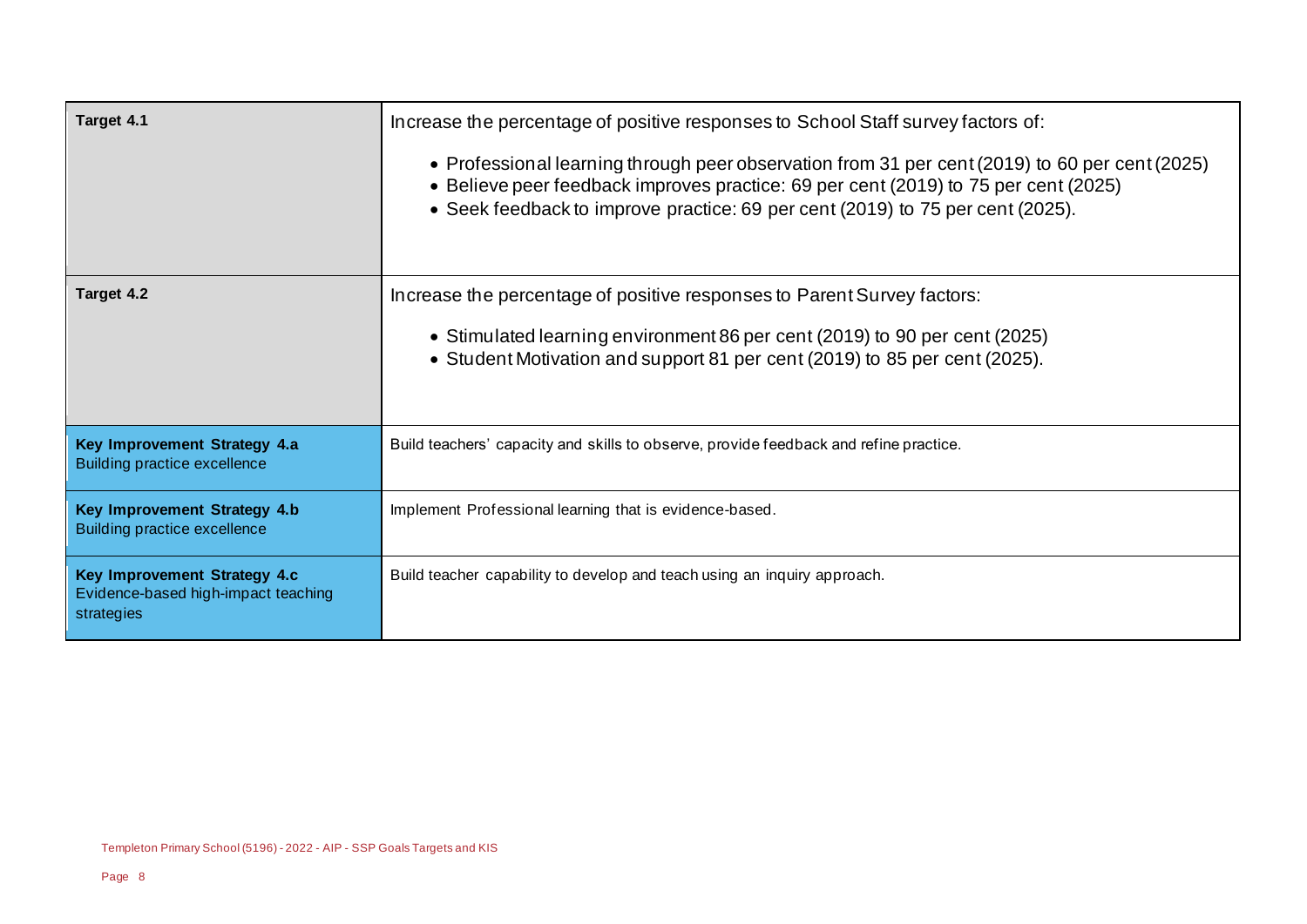## **Select Annual Goals and KIS**

| <b>Four Year Strategic Goals</b>                                                                                                                                                              | Is this<br>selected for<br>focus this<br>year? | <b>Four Year Strategic Targets</b> | 12 month target<br>The 12 month target is an incremental step<br>towards meeting the 4-year target, using the<br>same data set.                                                                                                                                                                                                                                                                                                                                                                                                                                                                                                                                                                                   |
|-----------------------------------------------------------------------------------------------------------------------------------------------------------------------------------------------|------------------------------------------------|------------------------------------|-------------------------------------------------------------------------------------------------------------------------------------------------------------------------------------------------------------------------------------------------------------------------------------------------------------------------------------------------------------------------------------------------------------------------------------------------------------------------------------------------------------------------------------------------------------------------------------------------------------------------------------------------------------------------------------------------------------------|
| <b>2022 Priorities Goal</b><br><br><br>Some of our students have thrived in<br>the remote learning environment,<br>others have maintained their learning<br>progress, and some need extra<br> | Yes                                            | Support for the 2022 Priorities    | Wellbeing<br>To support all students in Wellbeing, we<br>will be building on the work of the<br>Wellbeing Team by implementing two<br>new programs at Templeton:<br>1. Respectful Relationships<br>2. Cybersafety Project<br>To measure the impact of these<br>programs, we will focus on the following<br>targets:<br>Life Satisfaction - 2021 Student Attitudes<br>to School Survey<br>86% Positive<br>Experience of Bullying - 2021 Student<br>Attitudes to School Survey<br>11% had been bullied at school<br>20% had been physical threatened on<br>purpose.<br>By the end of 2022:<br>>90% in Life Satisfaction<br><5% of students experiencing bullying<br><10% of students being physically<br>threatened |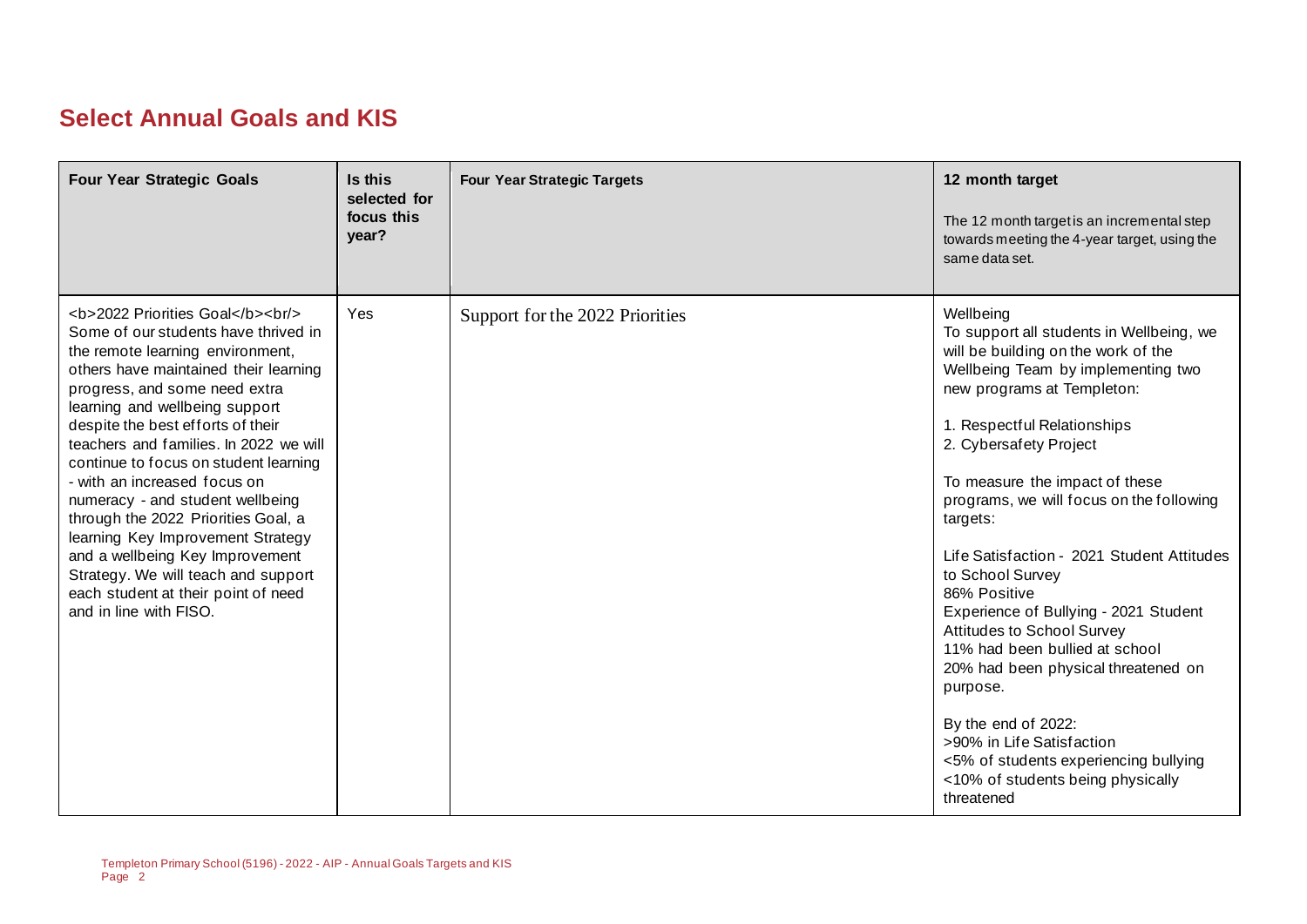|                                                             |           |                                                                             | Learning                                                                                                                                                                                                                                                                                                                                                                                                                                                                                                                                                                |
|-------------------------------------------------------------|-----------|-----------------------------------------------------------------------------|-------------------------------------------------------------------------------------------------------------------------------------------------------------------------------------------------------------------------------------------------------------------------------------------------------------------------------------------------------------------------------------------------------------------------------------------------------------------------------------------------------------------------------------------------------------------------|
|                                                             |           |                                                                             | Numeracy<br>To support all students in numeracy we<br>will be focusing on Problem Solving P-6.<br>Each term will be allocated a five day<br>minimum problem solving focus, with<br>resources and support offered by Di<br>Hynes in PLTs. The open-ended nature<br>of Problem Solving addresses point of<br>need with students on Learning<br>Improvement Plans (LIPs) and Learning<br><b>Extension Plans (LEPs)</b><br>To measure the impact of this initiative,<br>we will focus on the following targets:<br>By the end of 2022:<br>Increase the achievement level of |
|                                                             |           |                                                                             | students on LIPs 1-6:<br>>90% of students will demonstrate 12<br>months of growth in 12 months in Number<br>& Algebra                                                                                                                                                                                                                                                                                                                                                                                                                                                   |
|                                                             |           |                                                                             | Increase the achievement level of<br>students on LEPs 1-6<br>>90% of students will demonstrate 12<br>months of growth in 12 months in Number<br>& Algebra                                                                                                                                                                                                                                                                                                                                                                                                               |
| improve literacy and numeracy<br>outcomes for all students. | <b>No</b> | Increase the percentage of students achieving above<br>Benchmark Growth in: |                                                                                                                                                                                                                                                                                                                                                                                                                                                                                                                                                                         |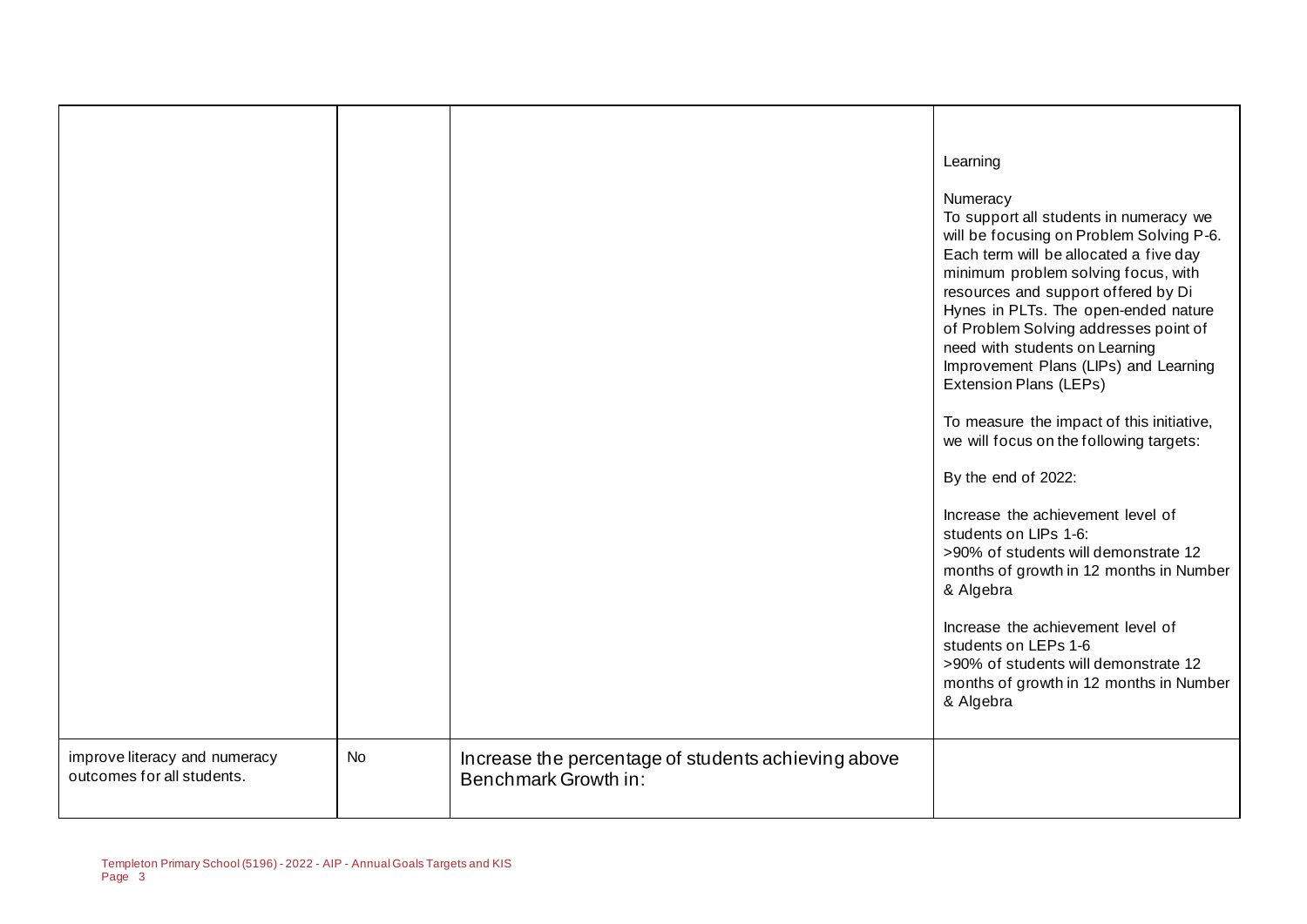| • Numeracy 34 per cent (2019) to 35 per cent<br>(2025)<br>• Reading 27 per cent (2019) to 35 per cent (2025)<br>• Writing 27 per cent (2019) to 35 per cent (2025).<br>Decrease the percentage of students achieving below<br><b>Benchmark Growth</b><br>• Numeracy 12 per cent (2019) to 10 per cent<br>(2025)<br>• Reading 25 per cent (2019) to 10 per cent (2025)<br>• Writing 25 per cent (2019) to 10 per cent<br>(2025). |  |
|---------------------------------------------------------------------------------------------------------------------------------------------------------------------------------------------------------------------------------------------------------------------------------------------------------------------------------------------------------------------------------------------------------------------------------|--|
| Increase the percentage of students in the top two<br>NAPLAN bands in grade five in:<br>• Reading from 54 per cent (2019) to 60 per cent<br>(2025)<br>• Writing from 32 per cent (2019) to 35 per cent<br>(2025).<br>Increase the percentage of students achieving above                                                                                                                                                        |  |
| the expected level in Teacher Judgement against the<br>Victorian Curriculum in:<br>Reading and Viewing in:                                                                                                                                                                                                                                                                                                                      |  |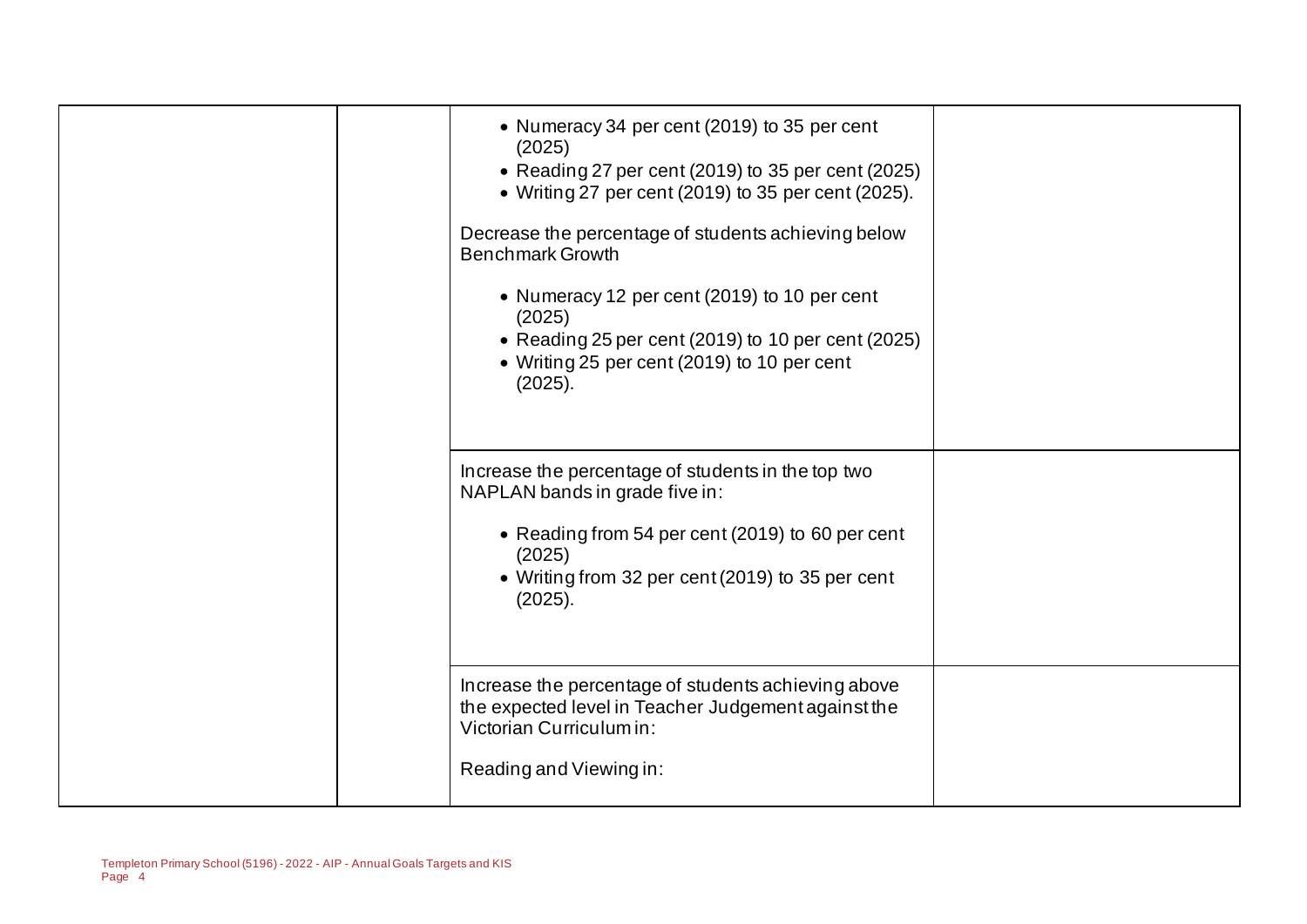|                                                            |     | • Year 3: from 43 per cent (2019) to 60 per cent<br>(2025)<br>• Year 5: from 43 per cent (2019) to 60 per cent<br>(2025).<br>Number and Algebra in:<br>• Year 3: 43 per cent (2019) to 60 per cent (2025)<br>• Year 5: 48 per cent (2019) to 60 per cent (2025).<br>Writing<br>• Year 3: 20 per cent (2019) to 75 per cent (2025)<br>• Year 5: 25 per cent (2019) to 30 per cent (2025). |                                                                                                                                                                                                                                                                                                                                                                                                                                                                                                                                       |
|------------------------------------------------------------|-----|------------------------------------------------------------------------------------------------------------------------------------------------------------------------------------------------------------------------------------------------------------------------------------------------------------------------------------------------------------------------------------------|---------------------------------------------------------------------------------------------------------------------------------------------------------------------------------------------------------------------------------------------------------------------------------------------------------------------------------------------------------------------------------------------------------------------------------------------------------------------------------------------------------------------------------------|
| To increase student voice and<br>agency in their learning. | Yes | Increase the percentage of positive responses in the<br>AtoS survey for the factors:<br>• Student Voice and Agency from 90 per cent<br>(2019) to 91 per cent (2025)<br>• School Staff survey for the factor Use Student<br>Feedback to Improve Practice from 75 per cent<br>(2019) to 80 per cent (2025).                                                                                | Developing an Inquiry program P-6 with<br>an investment in Professional<br>Development over two years. By the end<br>of 2022, each year level will have<br>incorporate a Learner Profile into their<br>weekly planners and a consistent<br>approach to planning and teaching<br>Inquiry.<br>To measure the impact of this initiative,<br>we will focus on the following areas:<br>By the end of 2022:<br>Sense of Confidence - 90% Positive<br>Percentage Endorsement<br>Stimulated Learning - 90% Positive<br>Percentage Endorsement |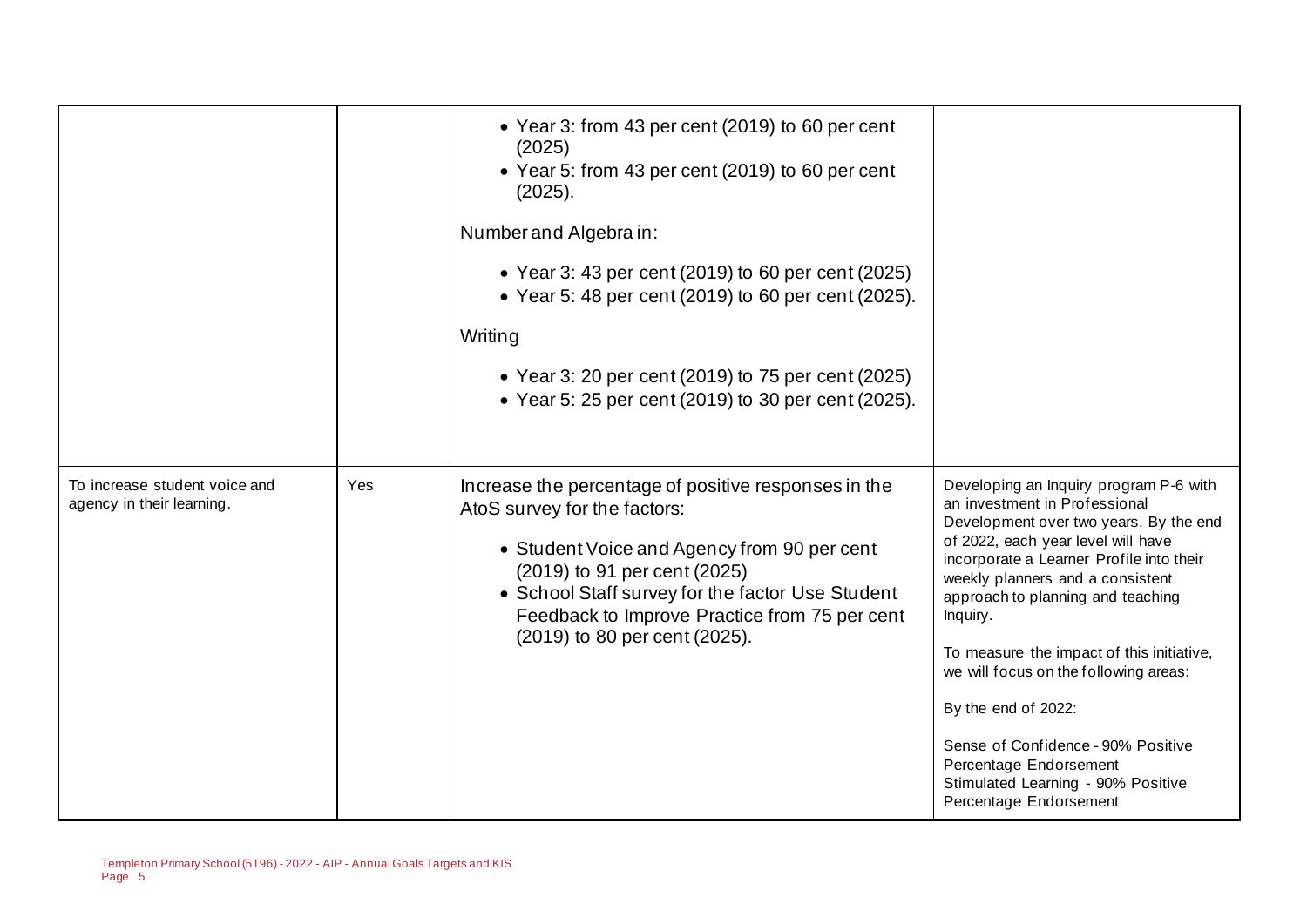|                                                                                                    |    |                                                                                                                                                                                                                                                                                                                                                                         | Motivation and Interest - 93% Positive<br>Percentage Endorsement                                                                  |
|----------------------------------------------------------------------------------------------------|----|-------------------------------------------------------------------------------------------------------------------------------------------------------------------------------------------------------------------------------------------------------------------------------------------------------------------------------------------------------------------------|-----------------------------------------------------------------------------------------------------------------------------------|
|                                                                                                    |    | Increase the percentage of positive responses in the<br>Parent Survey factor Student Voice and Agency from 85<br>per cent (2019) to 90 per cent (2025).                                                                                                                                                                                                                 | By the end of 2022:<br>In the Parent Survey, the Student Voice<br>and Agency percentage of responses will<br>rise from 85% to 87% |
| To implement professional learning<br>that improves teacher effectiveness<br>and student outcomes. | No | Increase the percentage of positive responses to School<br>Staff survey factors of:<br>• Professional learning through peer observation<br>from 31 per cent (2019) to 60 per cent (2025)<br>• Believe peer feedback improves practice: 69 per<br>cent (2019) to 75 per cent (2025)<br>• Seek feedback to improve practice: 69 per cent<br>(2019) to 75 per cent (2025). |                                                                                                                                   |
|                                                                                                    |    | Increase the percentage of positive responses to Parent<br>Survey factors:<br>• Stimulated learning environment 86 per cent<br>(2019) to 90 per cent (2025)<br>• Student Motivation and support 81 per cent<br>(2019) to 85 per cent (2025).                                                                                                                            |                                                                                                                                   |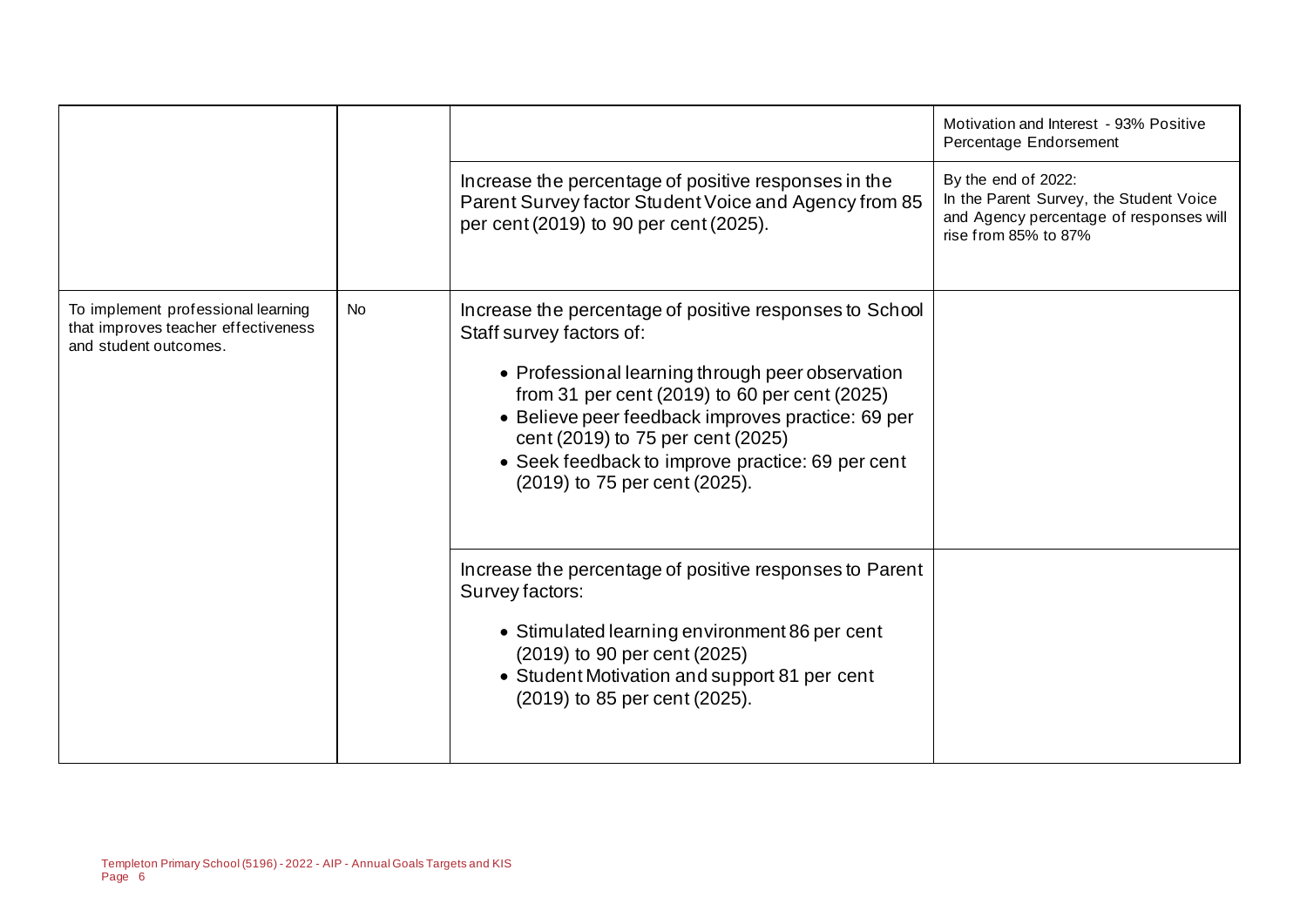| Goal 1              | <b>2022 Priorities Goal</b><br><br><br>Some of our students have thrived in the remote learning environment, others have maintained their learning progress, and<br>some need extra learning and wellbeing support despite the best efforts of their teachers and families. In 2022 we will continue<br>to focus on student learning - with an increased focus on numeracy - and student wellbeing through the 2022 Priorities Goal, a<br>learning Key Improvement Strategy and a wellbeing Key Improvement Strategy. We will teach and support each student at<br>their point of need and in line with FISO.                                                                             |
|---------------------|-------------------------------------------------------------------------------------------------------------------------------------------------------------------------------------------------------------------------------------------------------------------------------------------------------------------------------------------------------------------------------------------------------------------------------------------------------------------------------------------------------------------------------------------------------------------------------------------------------------------------------------------------------------------------------------------|
| 12 Month Target 1.1 | Wellbeing<br>To support all students in Wellbeing, we will be building on the work of the Wellbeing Team by implementing two new<br>programs at Templeton:<br>1. Respectful Relationships<br>2. Cybersafety Project<br>To measure the impact of these programs, we will focus on the following targets:<br>Life Satisfaction - 2021 Student Attitudes to School Survey<br>86% Positive<br>Experience of Bullying - 2021 Student Attitudes to School Survey<br>11% had been bullied at school<br>20% had been physical threatened on purpose.<br>By the end of 2022:<br>>90% in Life Satisfaction<br><5% of students experiencing bullying<br><10% of students being physically threatened |
|                     | Learning<br>Numeracy<br>To support all students in numeracy we will be focusing on Problem Solving P-6. Each term will be allocated a five day<br>minimum problem solving focus, with resources and support offered by Di Hynes in PLTs. The open-ended nature of Problem<br>Solving addresses point of need with students on Learning Improvement Plans (LIPs) and Learning Extension Plans (LEPs)<br>To measure the impact of this initiative, we will focus on the following targets:                                                                                                                                                                                                  |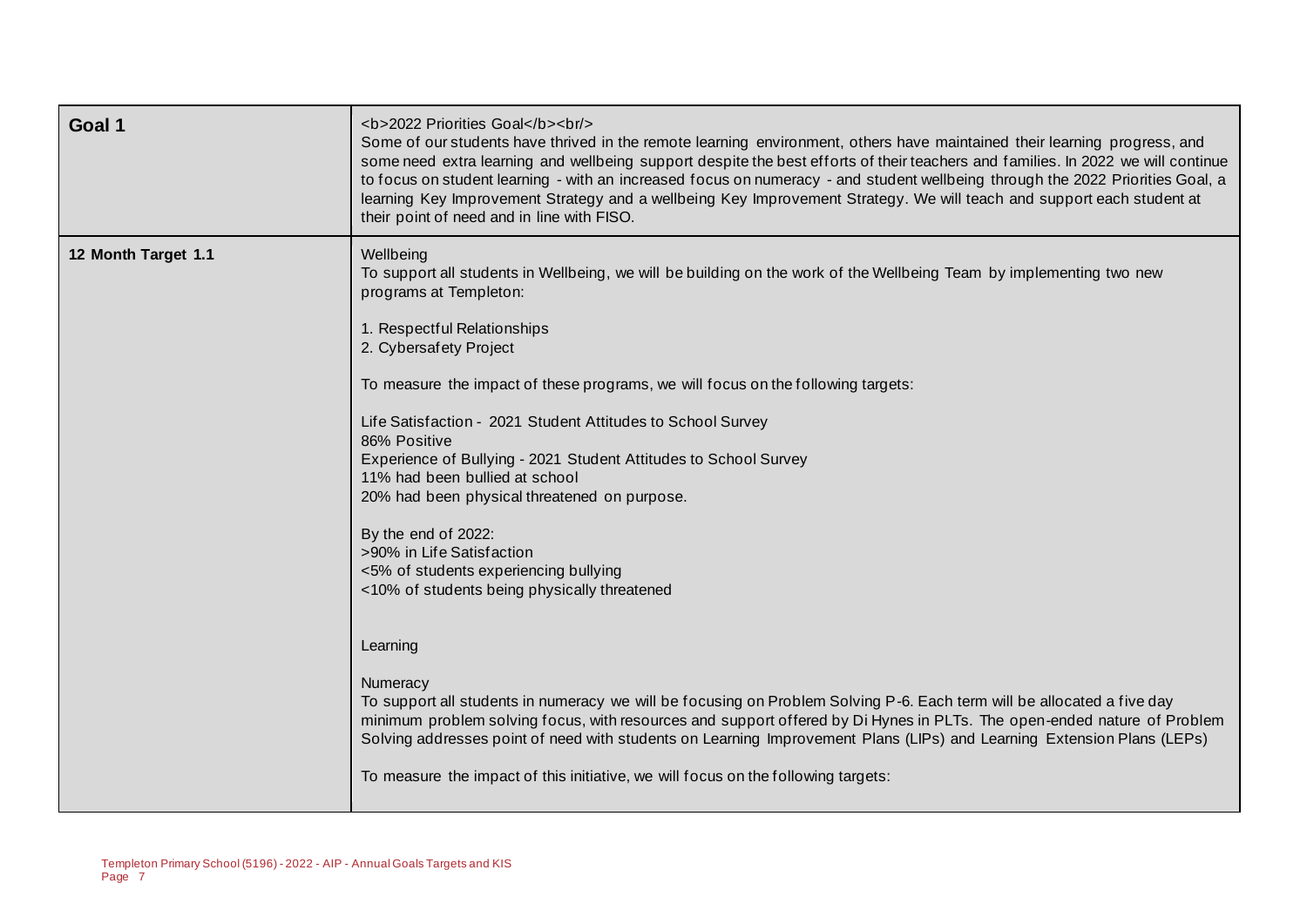|                                                                                                                                                                                                                                                                                           | By the end of 2022:<br>Increase the achievement level of students on LIPs 1-6:<br>>90% of students will demonstrate 12 months of growth in 12 months in Number & Algebra                                                                                                                                                                                                            |                                              |
|-------------------------------------------------------------------------------------------------------------------------------------------------------------------------------------------------------------------------------------------------------------------------------------------|-------------------------------------------------------------------------------------------------------------------------------------------------------------------------------------------------------------------------------------------------------------------------------------------------------------------------------------------------------------------------------------|----------------------------------------------|
|                                                                                                                                                                                                                                                                                           | Increase the achievement level of students on LEPs 1-6<br>>90% of students will demonstrate 12 months of growth in 12 months in Number & Algebra                                                                                                                                                                                                                                    |                                              |
| <b>Key Improvement Strategies</b>                                                                                                                                                                                                                                                         |                                                                                                                                                                                                                                                                                                                                                                                     | Is this KIS selected for focus this<br>year? |
| KIS <sub>1</sub><br>Priority 2022 Dimension                                                                                                                                                                                                                                               | Learning - Support both those who need extra support and those who have thrived to<br>continue to extend their learning, especially in numeracy                                                                                                                                                                                                                                     | Yes                                          |
| KIS <sub>2</sub><br>Priority 2022 Dimension                                                                                                                                                                                                                                               | Wellbeing - Effectively mobilise available resources to support students' wellbeing and<br>mental health, especially the most vulnerable                                                                                                                                                                                                                                            | Yes                                          |
| Explain why the school has selected this<br>KIS as a focus for this year. Please make<br>reference to the self-evaluation, relevant<br>school data, the progress against School<br>Strategic Plan (SSP) goals, targets, and the<br>diagnosis of issues requiring particular<br>attention. | Please leave this field empty. Schools are not required to provide a rationale as this is in line with system priorities for 2022.                                                                                                                                                                                                                                                  |                                              |
| Goal 2                                                                                                                                                                                                                                                                                    | To increase student voice and agency in their learning.                                                                                                                                                                                                                                                                                                                             |                                              |
| 12 Month Target 2.1                                                                                                                                                                                                                                                                       | Developing an Inquiry program P-6 with an investment in Professional Development over two years. By the end of 2022, each<br>year level will have incorporate a Learner Profile into their weekly planners and a consistent approach to planning and<br>teaching Inquiry.<br>To measure the impact of this initiative, we will focus on the following areas:<br>By the end of 2022: |                                              |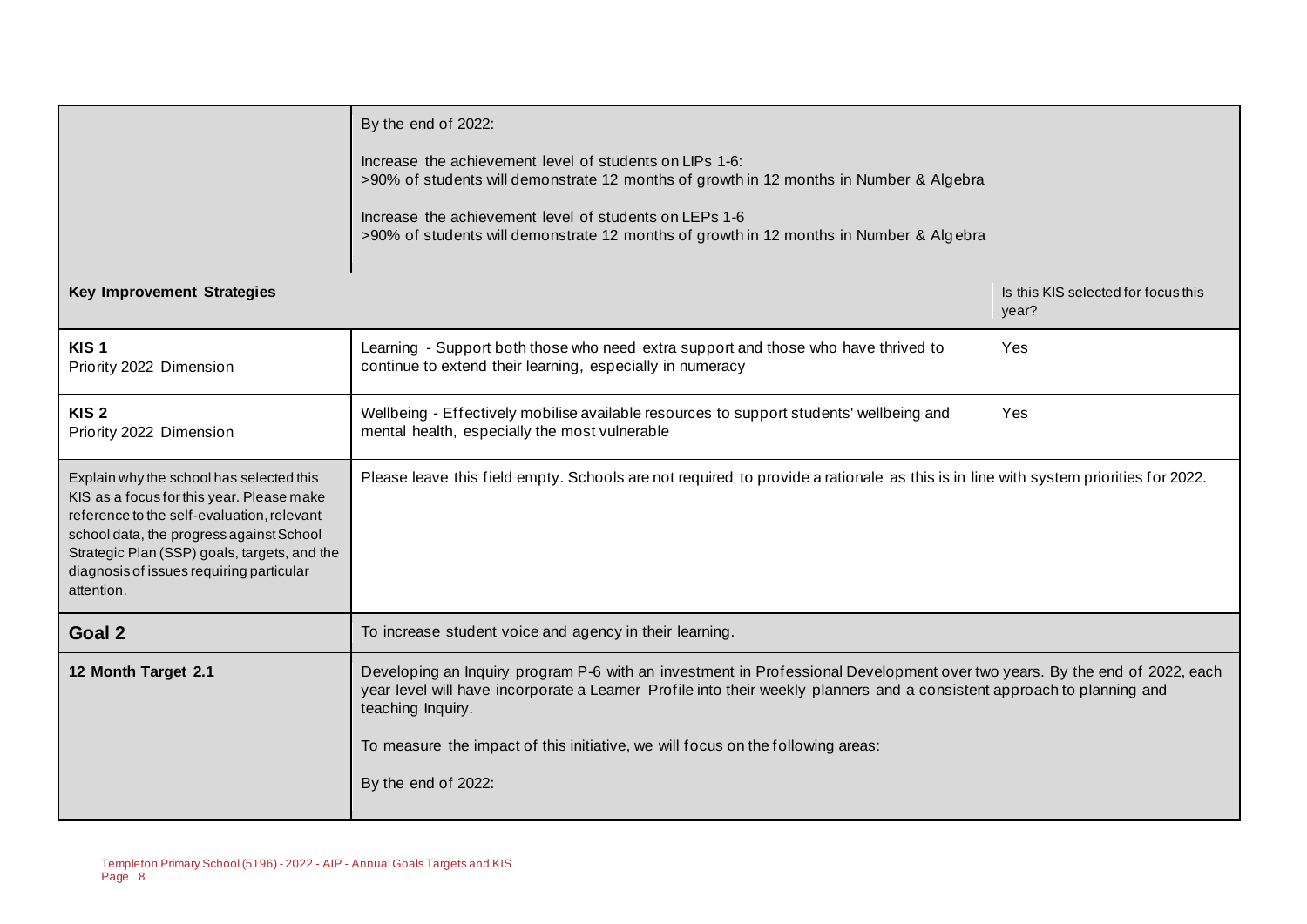|                                                                                                                                                                                                                                                                                           | Sense of Confidence - 90% Positive Percentage Endorsement<br>Stimulated Learning - 90% Positive Percentage Endorsement<br>Motivation and Interest - 93% Positive Percentage Endorsement                                                                                                                                                                                                                                                                                                                                                                                                                                                                                           |                                              |  |  |
|-------------------------------------------------------------------------------------------------------------------------------------------------------------------------------------------------------------------------------------------------------------------------------------------|-----------------------------------------------------------------------------------------------------------------------------------------------------------------------------------------------------------------------------------------------------------------------------------------------------------------------------------------------------------------------------------------------------------------------------------------------------------------------------------------------------------------------------------------------------------------------------------------------------------------------------------------------------------------------------------|----------------------------------------------|--|--|
| 12 Month Target 2.2                                                                                                                                                                                                                                                                       | By the end of 2022:<br>In the Parent Survey, the Student Voice and Agency percentage of responses will rise from 85% to 87%                                                                                                                                                                                                                                                                                                                                                                                                                                                                                                                                                       |                                              |  |  |
| Key Improvement Strategies                                                                                                                                                                                                                                                                |                                                                                                                                                                                                                                                                                                                                                                                                                                                                                                                                                                                                                                                                                   | Is this KIS selected for focus this<br>year? |  |  |
| KIS <sub>1</sub><br>Intellectual engagement and self-<br>awareness                                                                                                                                                                                                                        | Integrate metacognitive strategies into teaching and learning practices.                                                                                                                                                                                                                                                                                                                                                                                                                                                                                                                                                                                                          | <b>No</b>                                    |  |  |
| KIS <sub>2</sub><br>Intellectual engagement and self-<br>awareness                                                                                                                                                                                                                        | Develop student intellectual engagement and self-awareness.                                                                                                                                                                                                                                                                                                                                                                                                                                                                                                                                                                                                                       | Yes                                          |  |  |
| KIS <sub>3</sub><br><b>Empowering students and building</b><br>school pride                                                                                                                                                                                                               | Actively involve students in the design and implementation of their learning.                                                                                                                                                                                                                                                                                                                                                                                                                                                                                                                                                                                                     | <b>No</b>                                    |  |  |
| Explain why the school has selected this<br>KIS as a focus for this year. Please make<br>reference to the self-evaluation, relevant<br>school data, the progress against School<br>Strategic Plan (SSP) goals, targets, and the<br>diagnosis of issues requiring particular<br>attention. | Our Management has identified that Inquiry Learning at Templeton is an area inconsistent with our Literacy and Numeracy<br>teaching and learning. While our teams address History, Science and Geography with elements of an integrated curriculum,<br>they do not plan or teach according to whole school approach, or specific scope and sequence. We do not wish to become an<br>IB school, but we are interested in implementing aspects of the PYP methodology to complement and enhance our planning.<br>The Management Team believes that this adjustment of our methodology will increase learning confidence, inspire stimulating<br>learning and motivate our students. |                                              |  |  |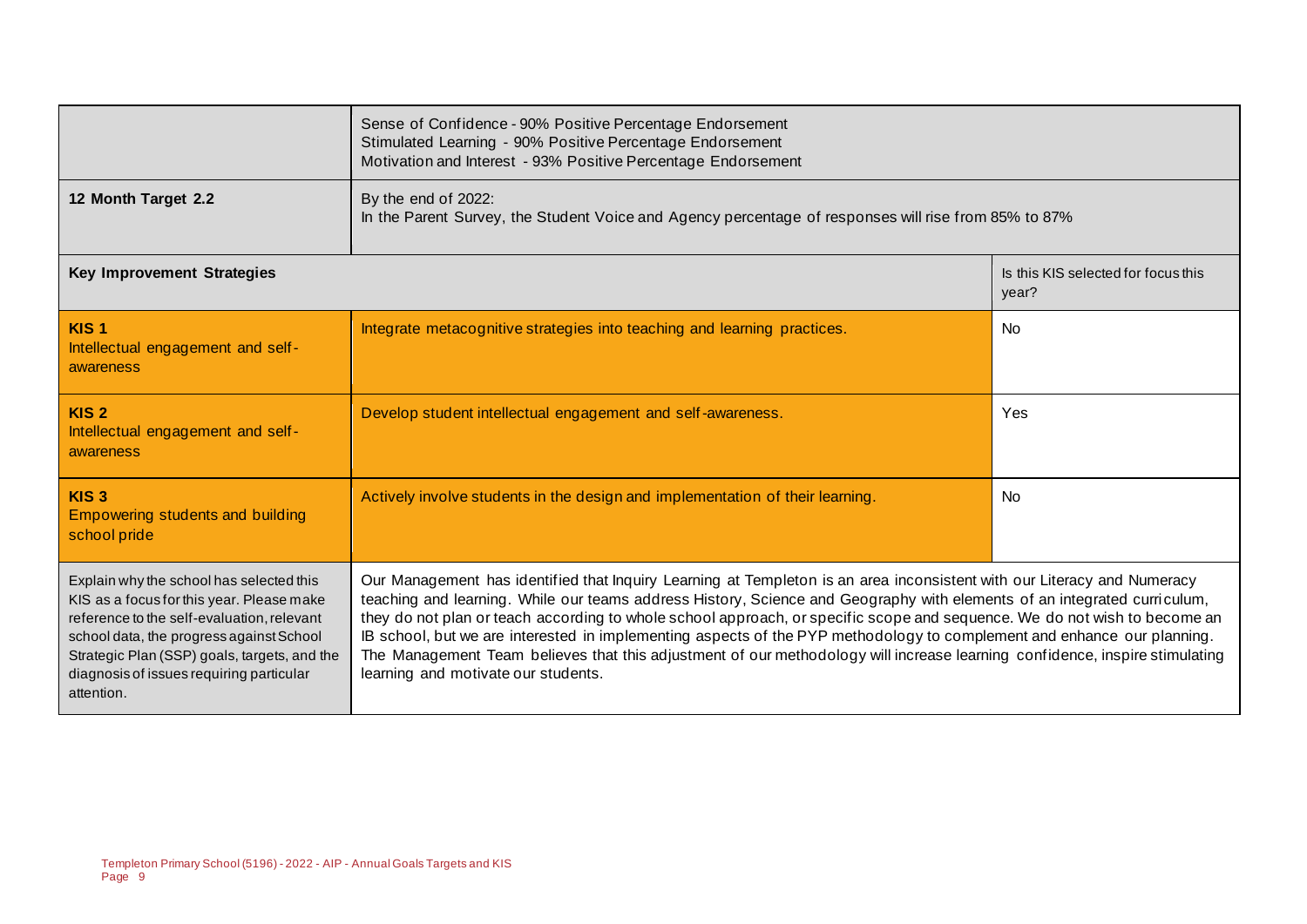## **Define Actions, Outcomes and Activities**

| Goal 1              | 2022 Priorities Goal<br>Some of our students have thrived in the remote learning environment, others have maintained their learning progress, and some<br>need extra learning and wellbeing support despite the best efforts of their teachers and families. In 2022 we will continue to focus on<br>student learning - with an increased focus on numeracy - and student wellbeing through the 2022 Priorities Goal, a learning Key<br>Improvement Strategy and a wellbeing Key Improvement Strategy. We will teach and support each student at their point of need and<br>in line with FISO.                                                                                                                                                                                                                                                                                                                                                                                                                                                                                                   |
|---------------------|--------------------------------------------------------------------------------------------------------------------------------------------------------------------------------------------------------------------------------------------------------------------------------------------------------------------------------------------------------------------------------------------------------------------------------------------------------------------------------------------------------------------------------------------------------------------------------------------------------------------------------------------------------------------------------------------------------------------------------------------------------------------------------------------------------------------------------------------------------------------------------------------------------------------------------------------------------------------------------------------------------------------------------------------------------------------------------------------------|
| 12 Month Target 1.1 | Wellbeing<br>To support all students in Wellbeing, we will be building on the work of the Wellbeing Team by implementing two new programs at<br>Templeton:<br>1. Respectful Relationships<br>2. Cybersafety Project<br>To measure the impact of these programs, we will focus on the following targets:<br>Life Satisfaction - 2021 Student Attitudes to School Survey<br>86% Positive<br>Experience of Bullying - 2021 Student Attitudes to School Survey<br>11% had been bullied at school<br>20% had been physical threatened on purpose.<br>By the end of 2022:<br>>90% in Life Satisfaction<br><5% of students experiencing bullying<br><10% of students being physically threatened<br>Learning<br>Numeracy<br>To support all students in numeracy we will be focusing on Problem Solving P-6. Each term will be allocated a five day minimum<br>problem solving focus, with resources and support offered by Di Hynes in PLTs. The open-ended nature of Problem Solving<br>addresses point of need with students on Learning Improvement Plans (LIPs) and Learning Extension Plans (LEPs) |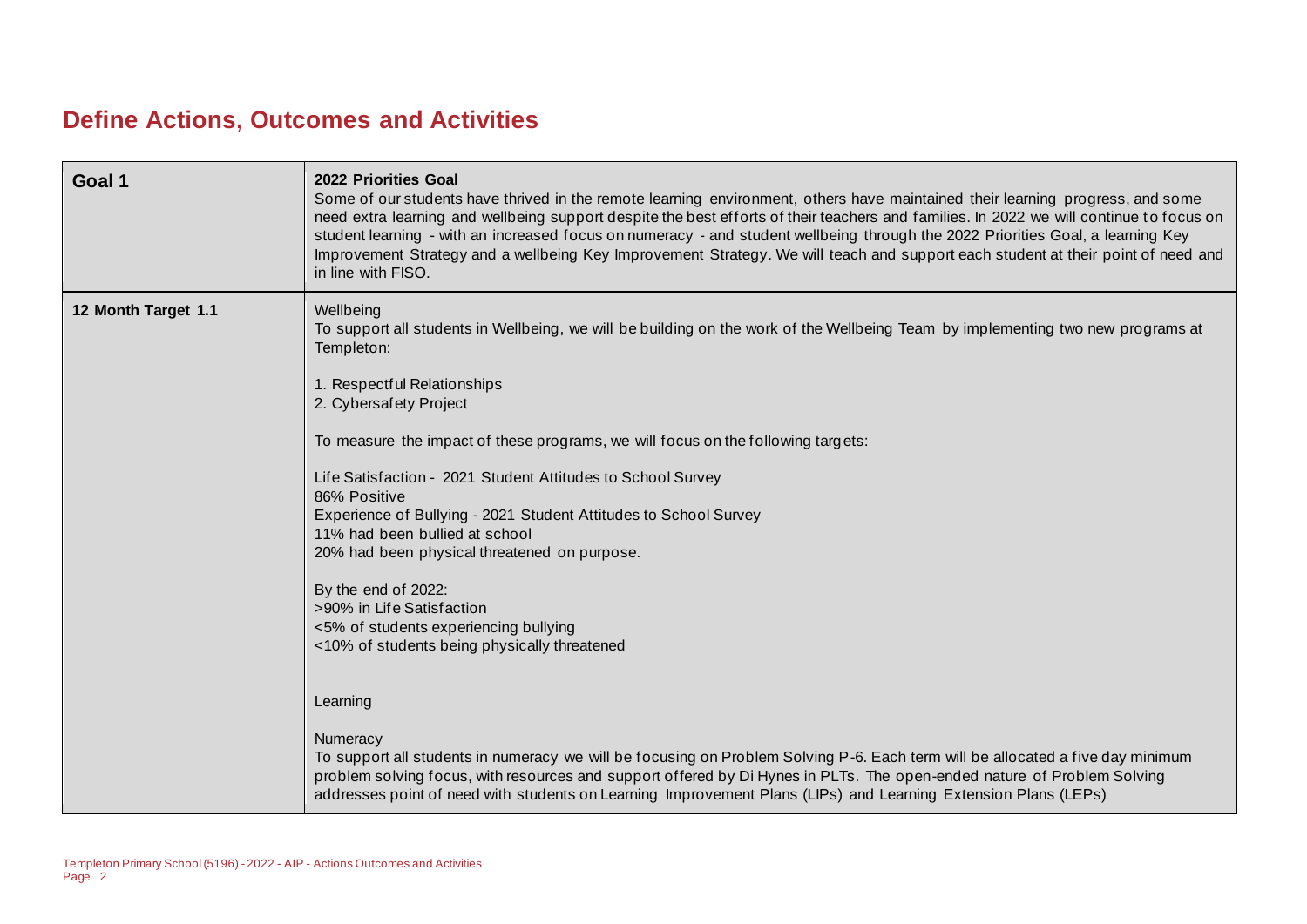|                                             | To measure the impact of this initiative, we will focus on the following targets:<br>By the end of 2022:<br>Increase the achievement level of students on LIPs 1-6:<br>>90% of students will demonstrate 12 months of growth in 12 months in Number & Algebra<br>Increase the achievement level of students on LEPs 1-6<br>>90% of students will demonstrate 12 months of growth in 12 months in Number & Algebra                                                                                                                                                                                                                                                                                                                                                                                                                                                                        |
|---------------------------------------------|------------------------------------------------------------------------------------------------------------------------------------------------------------------------------------------------------------------------------------------------------------------------------------------------------------------------------------------------------------------------------------------------------------------------------------------------------------------------------------------------------------------------------------------------------------------------------------------------------------------------------------------------------------------------------------------------------------------------------------------------------------------------------------------------------------------------------------------------------------------------------------------|
| KIS <sub>1</sub><br>Priority 2022 Dimension | Learning - Support both those who need extra support and those who have thrived to continue to extend their learning, especially in<br>numeracy                                                                                                                                                                                                                                                                                                                                                                                                                                                                                                                                                                                                                                                                                                                                          |
| <b>Actions</b>                              | 1. Build staff capacity in moderation and curriculum knowledge through Professional Development and PLTs<br>2. Refine Learning Improvement Plans and Learning Extension Plans in Numeracy                                                                                                                                                                                                                                                                                                                                                                                                                                                                                                                                                                                                                                                                                                |
| <b>Outcomes</b>                             | Students:<br>1. Achieve relative parity in their Teacher Judgement results with NAPLAN results<br>2. Develop Goal Setting strategies that address WALT success indicators and identify own point of need in Literacy, Numeracy and<br>Inquiry<br>Teachers:<br>1. Writing moderation sessions address NAPLAN criteria and work samples to achieve parity with teacher judgements and NAPLAN<br>2. Guide and reinforce goal setting with students, consistently use WALT success indicators for each lesson<br>3. Refine and personalise LIPs and LEPs in Numeracy<br>4. Coordinators attend PLC training in Semester 2 to develop leadership and team collaboration<br>Leaders:<br>1. Continue funding Learning Specialists to attend PLTs weekly (Rod)<br>2. Provide Professional Development in writing moderation, goal setting and WALT once per term for 2022 and 2023 (Ayse, Aidan, |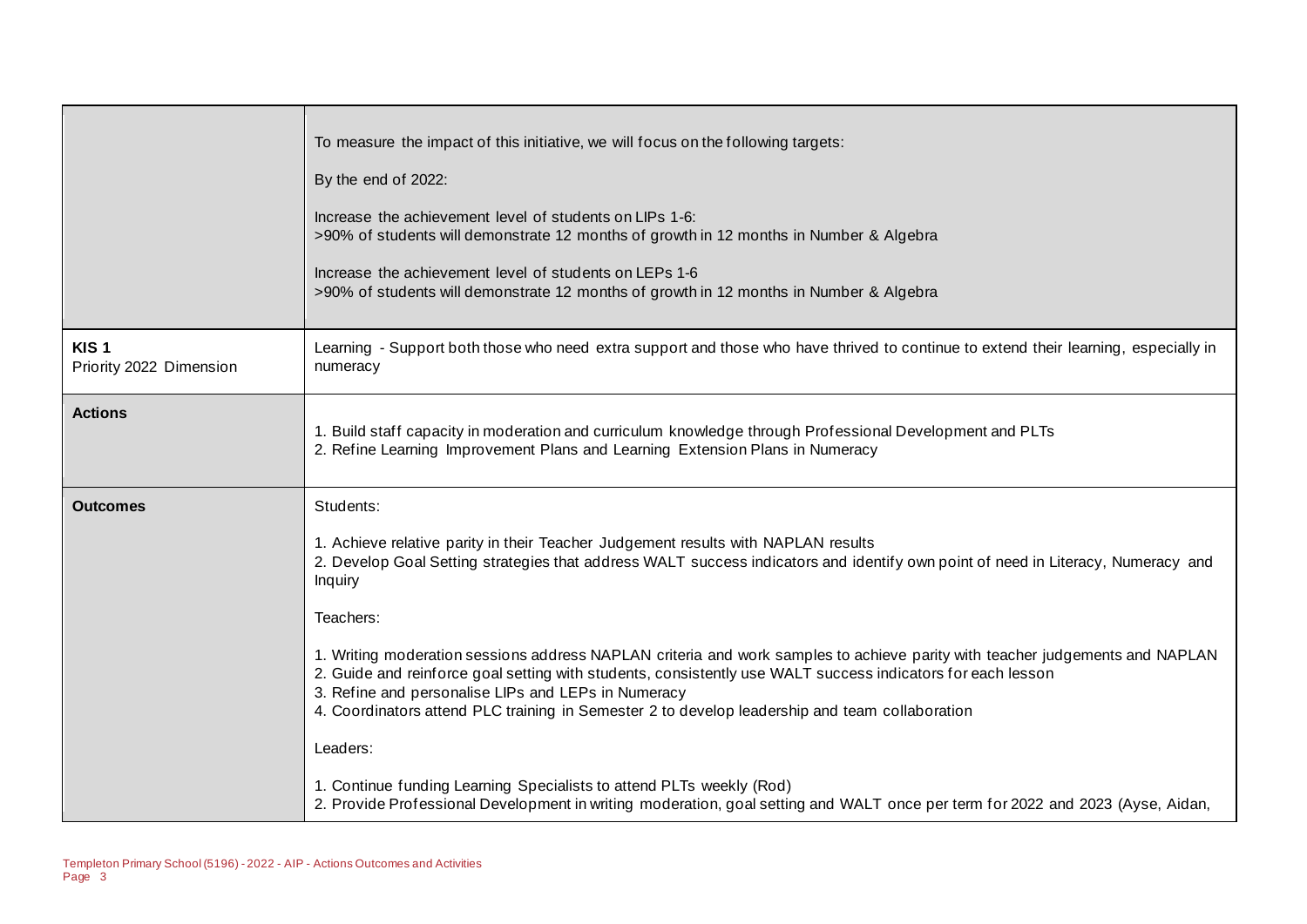|                                  | Janice, Andrea and Di)<br>4. Organise and coordinate PLC training in Semester 2 (Marc)                                                                                                                                                                                                                                                                                                                              | 3. Provide support in formulation and technical upload of LIPs and LEPs (Di and Marc) |                                 |                                  |                                                                                                                                                                                                      |
|----------------------------------|---------------------------------------------------------------------------------------------------------------------------------------------------------------------------------------------------------------------------------------------------------------------------------------------------------------------------------------------------------------------------------------------------------------------|---------------------------------------------------------------------------------------|---------------------------------|----------------------------------|------------------------------------------------------------------------------------------------------------------------------------------------------------------------------------------------------|
| <b>Success Indicators</b>        | Early indicators<br>1. Mid-year LIPs and LEPs parent communication increased (XUNO)<br>2. Teacher judgements closer to our NAPLAN data (Accelerus)<br>3. Formative, summative assessment demonstrating growth (Essential Assessment and Accelerus)<br>Late Indicators<br>1. End of the year teacher judgements meeting goals<br>2. Victorian Curriculum judgements will show growth<br>3. NAPLAN data top two bands |                                                                                       |                                 |                                  |                                                                                                                                                                                                      |
| <b>Activities and Milestones</b> |                                                                                                                                                                                                                                                                                                                                                                                                                     | <b>People Responsible</b>                                                             | Is this a PL<br><b>Priority</b> | When                             | <b>Funding Streams</b>                                                                                                                                                                               |
| and numeracy support.            | Continue to employ Prep Aides in five classrooms providing literacy                                                                                                                                                                                                                                                                                                                                                 | $\triangledown$ Principal                                                             | <b>☑</b> PLP<br>Priority        | from:<br>Term 1<br>to:<br>Term 4 | \$120,000.00<br>$\Box$ Equity funding will<br>be used<br>$\triangleright$ Disability Inclusion<br>Tier 2 Funding will be<br>used<br>$\Box$ Schools Mental<br>Health Menu items<br>will be used which |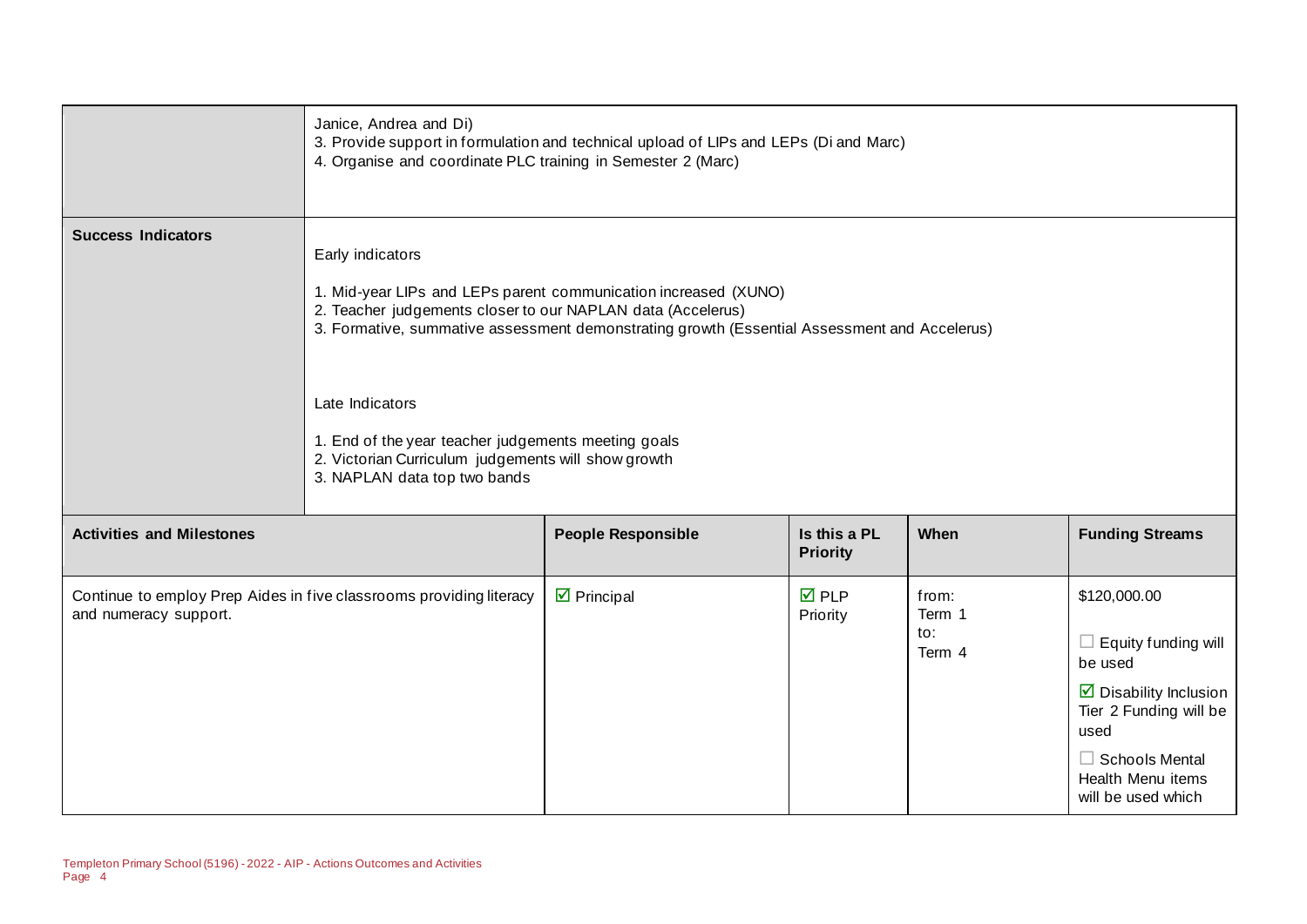|                                                                                                                                                                                                                                                                                                                                                                                                                                                                                                                                                                                                                                                                                         |                                                                                                          |                                |                                  | may include DET<br>funded or free items                                                                                                                                                                                                         |
|-----------------------------------------------------------------------------------------------------------------------------------------------------------------------------------------------------------------------------------------------------------------------------------------------------------------------------------------------------------------------------------------------------------------------------------------------------------------------------------------------------------------------------------------------------------------------------------------------------------------------------------------------------------------------------------------|----------------------------------------------------------------------------------------------------------|--------------------------------|----------------------------------|-------------------------------------------------------------------------------------------------------------------------------------------------------------------------------------------------------------------------------------------------|
| Continue employment of two Learning Specialists in Literacy and<br>Numeracy outside the classroom to support learning                                                                                                                                                                                                                                                                                                                                                                                                                                                                                                                                                                   | $\triangledown$ Leadership Team<br>$\triangleright$ Learning Specialist(s)<br>$\triangleright$ Principal | $\overline{M}$ PLP<br>Priority | from:<br>Term 1<br>to:<br>Term 4 | \$240,000.00<br>$\Box$ Equity funding will<br>be used<br>$\triangleright$ Disability Inclusion<br>Tier 2 Funding will be<br>used<br>$\Box$ Schools Mental<br>Health Menu items<br>will be used which<br>may include DET<br>funded or free items |
| Ability based differentiated teaching and learning in classrooms<br>Focus on problem solving P-6 – one full week per term (minimum)<br>To encourage perseverance when the answer is not immediately<br>apparent by explicit teaching of problem solving strategies<br>including but not limited to guess, check and refine, create a table,<br>make a list<br>Use quality resources, including those from the Australasian<br>Problem Solving Mathematics Olympiad (APSMO) 2-6<br>Use online resources such as ReSolve, Problemo and nRich to<br>assist with planning rich Mathematics tasks<br>LS to visit classrooms to model multi ability PS session P-6, 2 year<br>levels per term | $\triangleright$ Learning Specialist(s)                                                                  | $\overline{M}$ PLP<br>Priority | from:<br>Term 1<br>to:<br>Term 4 | \$240,000.00<br>$\Box$ Equity funding will<br>be used<br>$\triangleright$ Disability Inclusion<br>Tier 2 Funding will be<br>used<br>$\Box$ Schools Mental<br>Health Menu items<br>will be used which<br>may include DET<br>funded or free items |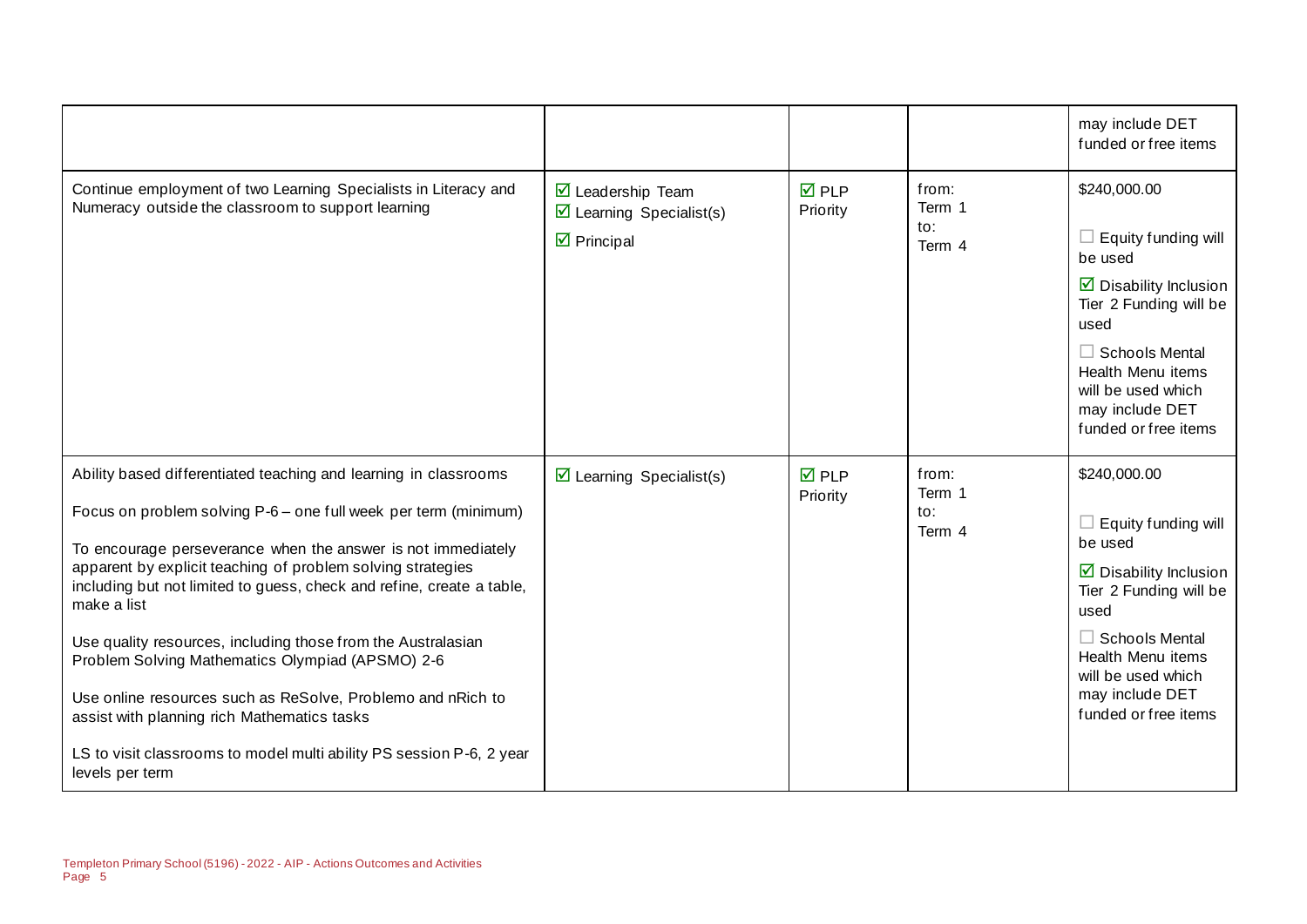| KIS <sub>2</sub><br>Priority 2022 Dimension |                                                                                                                                                                                                                                                                                                                                                                                                                                                                                                                                                                                                                                                                                                                                                                                                                                                                                                                                         | Wellbeing - Effectively mobilise available resources to support students' wellbeing and mental health, especially the most vulnerable |  |  |  |  |  |
|---------------------------------------------|-----------------------------------------------------------------------------------------------------------------------------------------------------------------------------------------------------------------------------------------------------------------------------------------------------------------------------------------------------------------------------------------------------------------------------------------------------------------------------------------------------------------------------------------------------------------------------------------------------------------------------------------------------------------------------------------------------------------------------------------------------------------------------------------------------------------------------------------------------------------------------------------------------------------------------------------|---------------------------------------------------------------------------------------------------------------------------------------|--|--|--|--|--|
| <b>Actions</b>                              | 1. Develop staff capacity through further implementation of the Cybersafety Project<br>2. Embed wellbeing structures to improve student mental health<br>3. Target vulnerable students for additional support through Wellbeing Team and Glenda Watkins<br>4. Develop whole school strategy for difficult behaviours and corrective measures                                                                                                                                                                                                                                                                                                                                                                                                                                                                                                                                                                                            |                                                                                                                                       |  |  |  |  |  |
| <b>Outcomes</b>                             | Students:<br>1. Increased focus on individual goal setting<br>2. Increased focus on self-regulation in classroom and yard<br>3. Increased understanding of Cyber-Safety<br>4. Increased understanding of difficult behaviours and corrective measures<br>Teachers:<br>1. Continue refining goal setting in the classroom<br>2. Increased use of circle time and wellbeing strategies<br>3. Implementation of Cybersafety Project in the planning and learning<br>4. Implement whole school strategy for difficult behaviours and measures<br>Leaders:<br>1. Develop common language to discuss multi tiered response to wellbeing (Leadership Team)<br>2. Allocate funds using disability reform to support teacher capacity (Rod)<br>3. Manage and provide support for implementation of the Cybersafety Project (Andrea)<br>4. Develop whole school strategy to manage difficult behaviours and associated measures (Management Team) |                                                                                                                                       |  |  |  |  |  |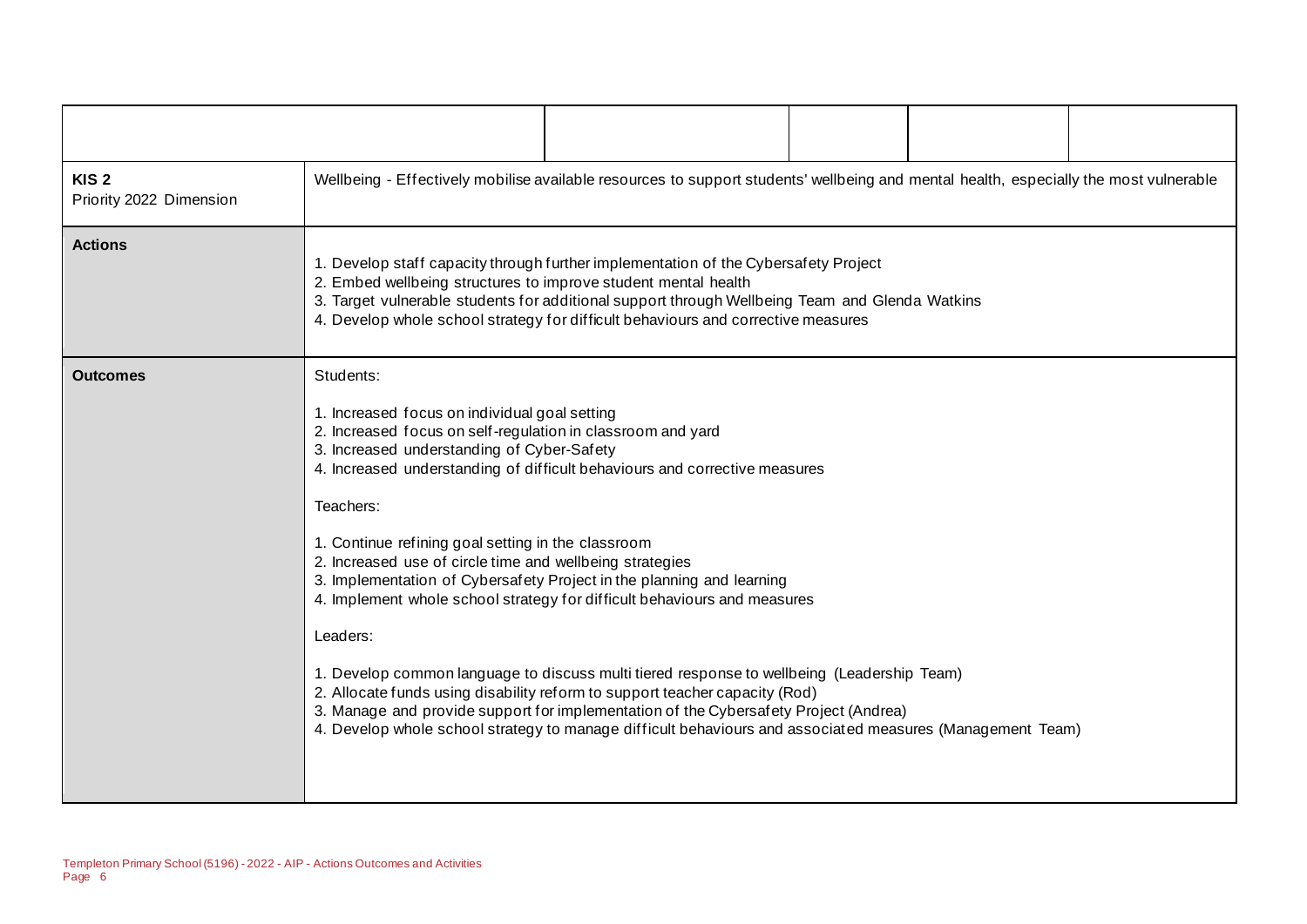| <b>Success Indicators</b>             | Early indicators<br>1. Goal setting prevalent in planning and classrooms<br>2. Circle Time, wellbeing strategies prevalent in planning and classrooms<br>3. Cybersafety lessons prevalent in planners<br>4. Less need for leadership intervention in difficult behaviours<br>Late indicators<br>1. Student survey - Life satisfaction above 90% positive<br>2. Student survey - Bullying below 10%<br>3. Student survey - Physically threatened below 10% |                            |                                 |                                  |                                                                                                                                                                                                                                    |
|---------------------------------------|-----------------------------------------------------------------------------------------------------------------------------------------------------------------------------------------------------------------------------------------------------------------------------------------------------------------------------------------------------------------------------------------------------------------------------------------------------------|----------------------------|---------------------------------|----------------------------------|------------------------------------------------------------------------------------------------------------------------------------------------------------------------------------------------------------------------------------|
| <b>Activities and Milestones</b>      |                                                                                                                                                                                                                                                                                                                                                                                                                                                           | <b>People Responsible</b>  | Is this a PL<br><b>Priority</b> | When                             | <b>Funding Streams</b>                                                                                                                                                                                                             |
| <b>Employment of Glenda Watkins</b>   |                                                                                                                                                                                                                                                                                                                                                                                                                                                           | $\triangleright$ Principal | $\Box$ PLP<br>Priority          | from:<br>Term 1<br>to:<br>Term 4 | \$43,598.00<br>Equity funding will<br>⊔<br>be used<br>$\Box$ Disability Inclusion<br>Tier 2 Funding will be<br>used<br>$\Box$ Schools Mental<br>Health Menu items<br>will be used which<br>may include DET<br>funded or free items |
| Implementation of Cybersafety Project |                                                                                                                                                                                                                                                                                                                                                                                                                                                           | ☑ Assistant Principal      | $\Box$ PLP<br>Priority          | from:<br>Term 1<br>to:<br>Term 4 | \$8,000.00<br>Equity funding will<br>⊔<br>be used                                                                                                                                                                                  |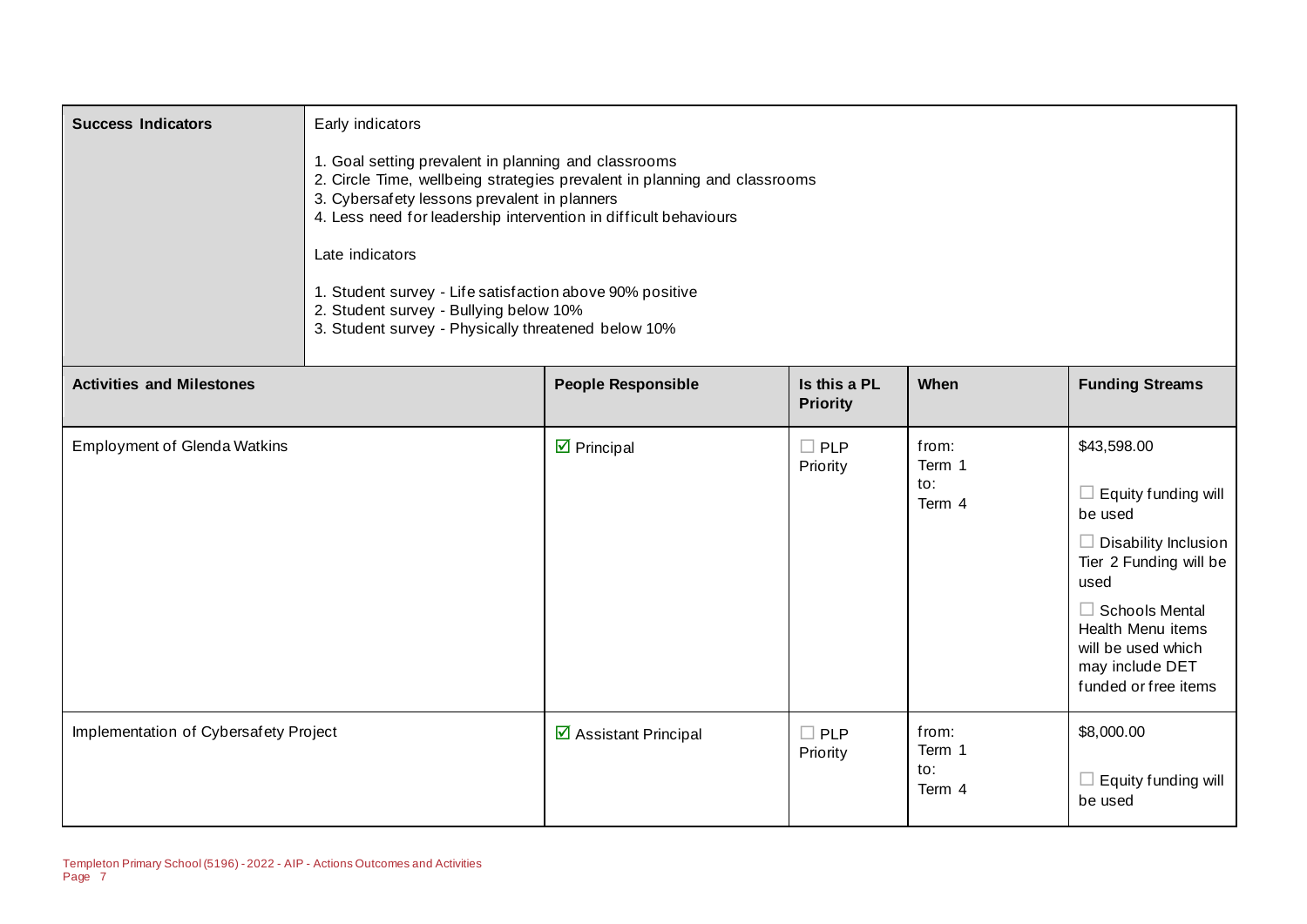|                                                    |                                                                                                                                                                                                                                                                                                                                                                                                                                                                                                                                                                             |                       |                                |                                  | $\Box$ Disability Inclusion<br>Tier 2 Funding will be<br>used<br>$\Box$ Schools Mental<br>Health Menu items<br>will be used which<br>may include DET<br>funded or free items                                                    |
|----------------------------------------------------|-----------------------------------------------------------------------------------------------------------------------------------------------------------------------------------------------------------------------------------------------------------------------------------------------------------------------------------------------------------------------------------------------------------------------------------------------------------------------------------------------------------------------------------------------------------------------------|-----------------------|--------------------------------|----------------------------------|---------------------------------------------------------------------------------------------------------------------------------------------------------------------------------------------------------------------------------|
| Implementation of Respectful Relationships Program |                                                                                                                                                                                                                                                                                                                                                                                                                                                                                                                                                                             | ☑ Assistant Principal | $\overline{M}$ PLP<br>Priority | from:<br>Term 1<br>to:<br>Term 4 | \$0.00<br>$\Box$ Equity funding will<br>be used<br>$\Box$ Disability Inclusion<br>Tier 2 Funding will be<br>used<br>$\Box$ Schools Mental<br>Health Menu items<br>will be used which<br>may include DET<br>funded or free items |
| Goal <sub>2</sub>                                  | To increase student voice and agency in their learning.                                                                                                                                                                                                                                                                                                                                                                                                                                                                                                                     |                       |                                |                                  |                                                                                                                                                                                                                                 |
| 12 Month Target 2.1                                | Developing an Inquiry program P-6 with an investment in Professional Development over two years. By the end of 2022, each year<br>level will have incorporate a Learner Profile into their weekly planners and a consistent approach to planning and teaching Inquiry.<br>To measure the impact of this initiative, we will focus on the following areas:<br>By the end of 2022:<br>Sense of Confidence - 90% Positive Percentage Endorsement<br>Stimulated Learning - 90% Positive Percentage Endorsement<br>Motivation and Interest - 93% Positive Percentage Endorsement |                       |                                |                                  |                                                                                                                                                                                                                                 |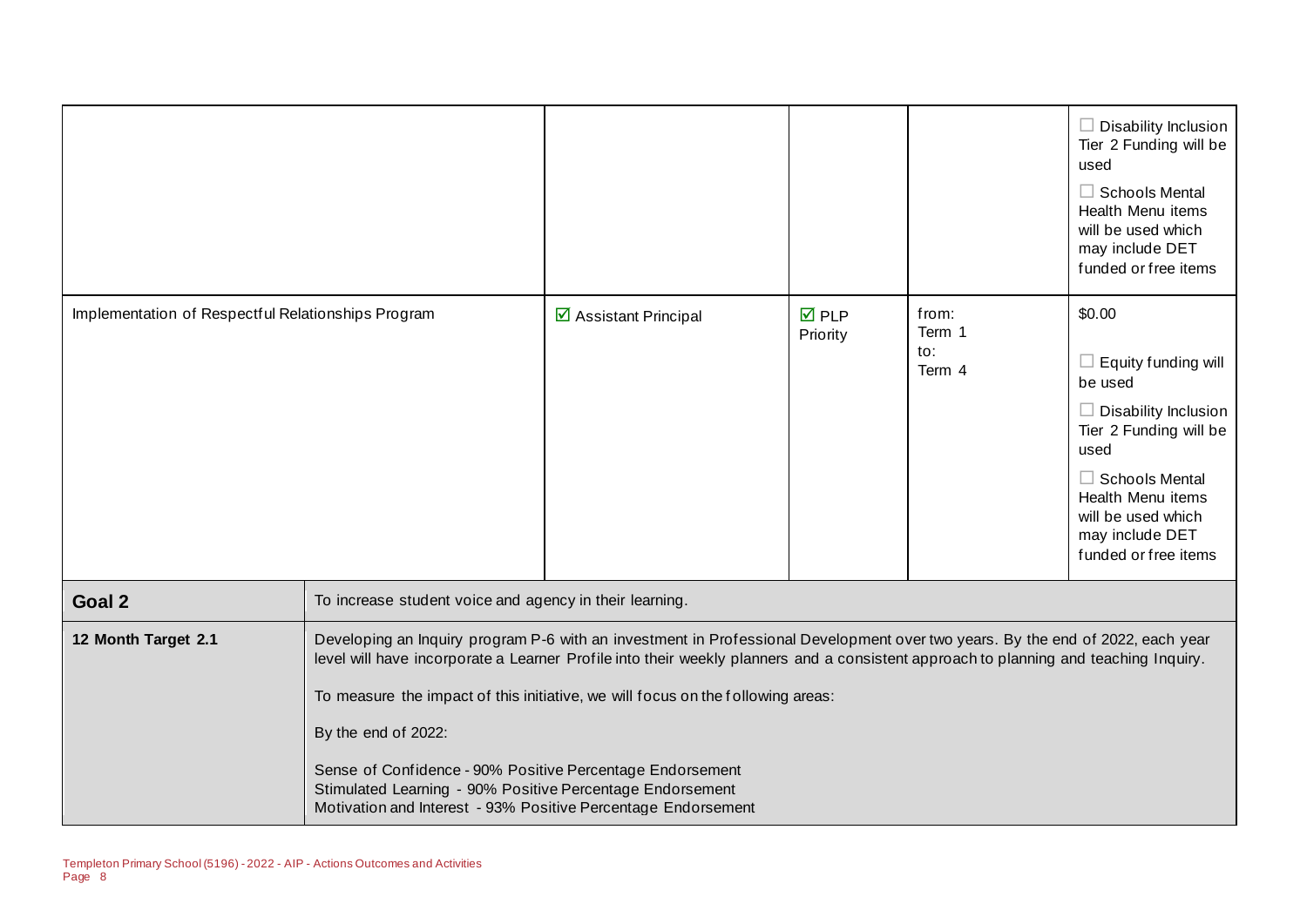| 12 Month Target 2.2                                               | By the end of 2022:<br>In the Parent Survey, the Student Voice and Agency percentage of responses will rise from 85% to 87%                                                                                                                 |
|-------------------------------------------------------------------|---------------------------------------------------------------------------------------------------------------------------------------------------------------------------------------------------------------------------------------------|
| KIS <sub>1</sub><br>Intellectual engagement and<br>self-awareness | Develop student intellectual engagement and self-awareness.                                                                                                                                                                                 |
| <b>Actions</b>                                                    | Develop inquiry planning and learning across the school, through focused Professional Development utilising Nadine Crane                                                                                                                    |
| <b>Outcomes</b>                                                   | <b>Students</b>                                                                                                                                                                                                                             |
|                                                                   | 1. Develop a deeper understanding of Inquiry at Templeton<br>2. Achieve higher Teacher Judgement results in Science, History and Geography                                                                                                  |
|                                                                   | <b>Teachers</b>                                                                                                                                                                                                                             |
|                                                                   | 1. Attend and implement Inquiry professional development sessions with Nadine Crane<br>2. Incorporate Inquiry into planning and teaching<br>3. Develop assessment criteria/rubrics to reflect progress in Inquiry units                     |
|                                                                   | Leaders                                                                                                                                                                                                                                     |
|                                                                   | 1. Provide Professional Development in Inquiry twice each term for 2022 and 2023 (Marc)<br>2. Provide support for staff in implementing Inquiry planning and teacher (SIT)<br>3. Adapt reporting to reflect Inquiry success criteria (Marc) |
| <b>Success Indicators</b>                                         | Early indicators                                                                                                                                                                                                                            |
|                                                                   | 1. Inquiry learning and planning evident P-6<br>2. Inquiry success criteria included in June reporting<br>3. Rubrics and assessment tasks developed for June reporting                                                                      |
|                                                                   | Late indicators                                                                                                                                                                                                                             |
|                                                                   | 1. Inquiry learning and planning documented and visible in classrooms                                                                                                                                                                       |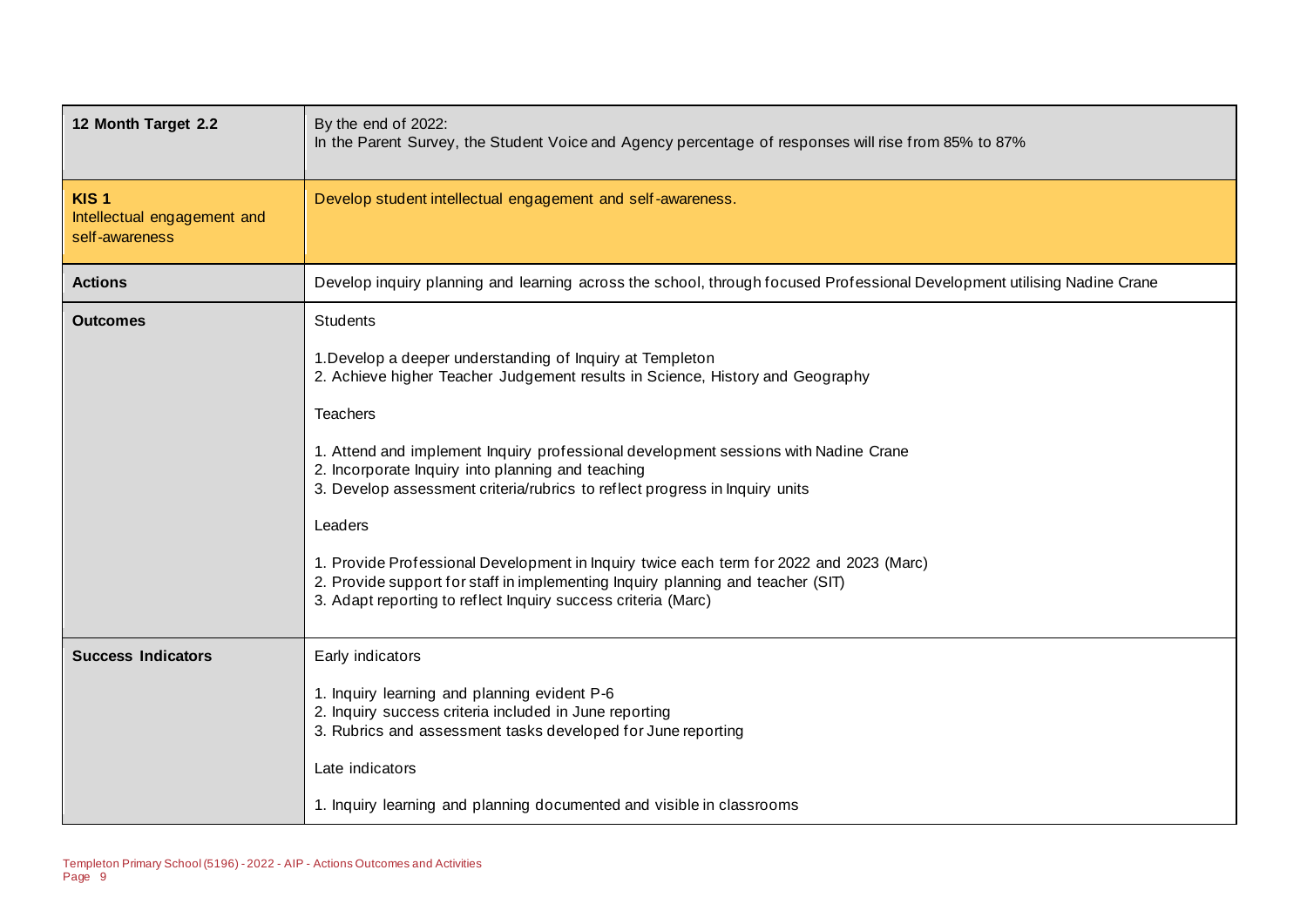|                                                                                                                                         | 2. Inquiry success criteria continued in December reporting<br>3. Rubrics and assessment tasks embedded in December reporting |                                                                                |                                 |                                  |                                                                                                                                                                                                                             |  |
|-----------------------------------------------------------------------------------------------------------------------------------------|-------------------------------------------------------------------------------------------------------------------------------|--------------------------------------------------------------------------------|---------------------------------|----------------------------------|-----------------------------------------------------------------------------------------------------------------------------------------------------------------------------------------------------------------------------|--|
| <b>Activities and Milestones</b>                                                                                                        |                                                                                                                               | <b>People Responsible</b>                                                      | Is this a PL<br><b>Priority</b> | When                             | <b>Funding Streams</b>                                                                                                                                                                                                      |  |
| Develop inquiry planning and learning across the school, through<br>focused Professional Development utilising Nadine Crane             |                                                                                                                               | ☑ Assistant Principal<br>$\triangleright$ Principal<br>School Improvement Team | $\nabla$ PLP<br>Priority        | from:<br>Term 1<br>to:<br>Term 4 | \$10,000.00<br>Equity funding will<br>ш<br>be used<br>Disability Inclusion<br>Tier 2 Funding will be<br>used<br>$\Box$ Schools Mental<br>Health Menu items<br>will be used which<br>may include DET<br>funded or free items |  |
| Develop a deeper understanding of Inquiry at Templeton<br>Achieve higher Teacher Judgement results in Science, History and<br>Geography |                                                                                                                               | $\overline{\mathbf{M}}$ Student(s)                                             | $\nabla$ PLP<br>Priority        | from:<br>Term 1<br>to:<br>Term 4 | \$0.00<br>Equity funding will<br>be used<br>Disability Inclusion<br>Tier 2 Funding will be<br>used<br><b>Schools Mental</b><br>ш<br>Health Menu items<br>will be used which<br>may include DET<br>funded or free items      |  |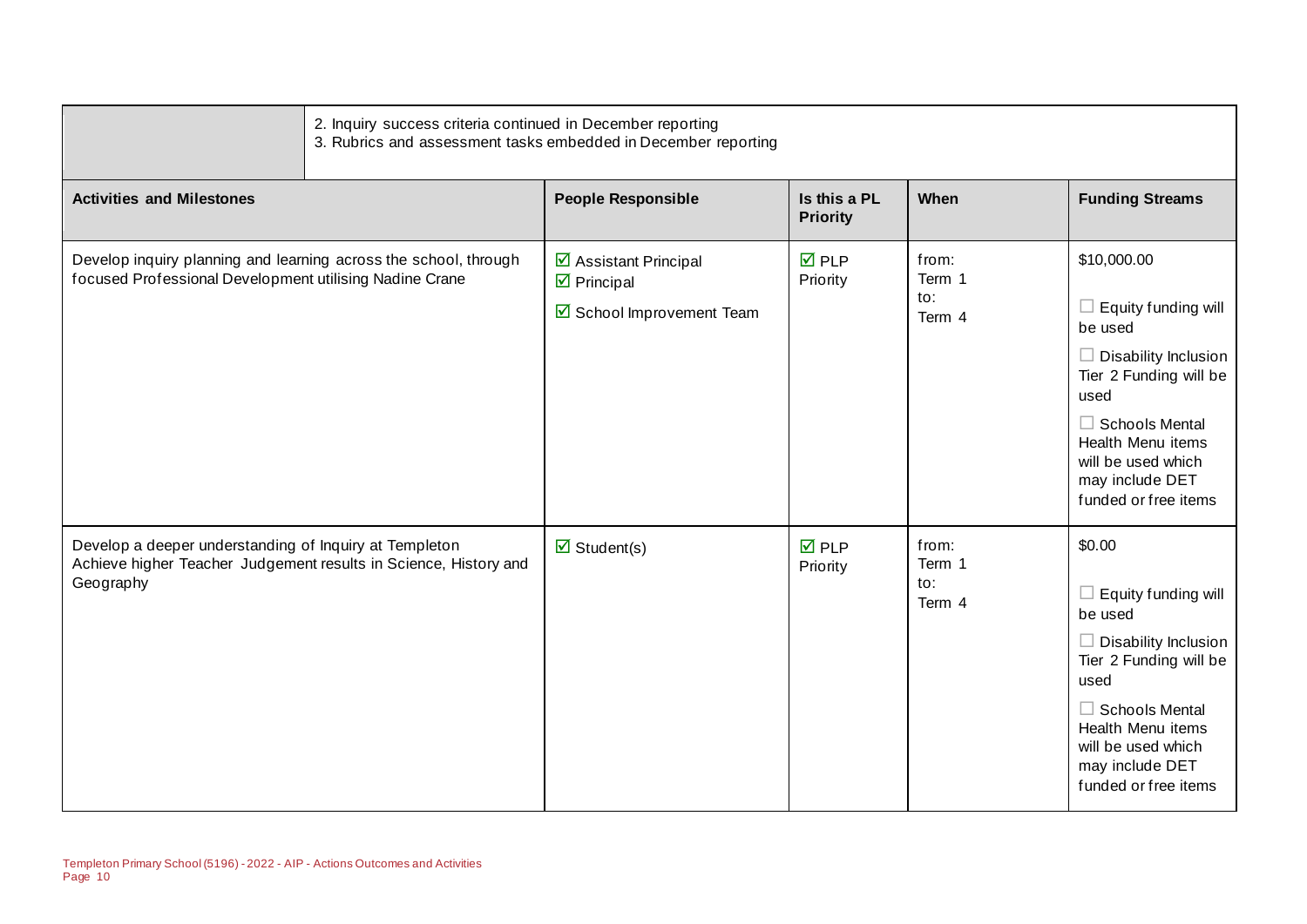| 1. Attend and implement Inquiry professional development<br>sessions with Nadine Crane<br>2. Incorporate Inquiry into planning and teaching<br>3. Develop assessment criteria/rubrics to reflect progress in Inquiry<br>units                     | $\triangledown$ Teacher(s)                                   | $\overline{M}$ PLP<br>Priority | from:<br>Term 1<br>to:<br>Term 4 | \$10,000.00<br>$\Box$ Equity funding will<br>be used<br>$\Box$ Disability Inclusion<br>Tier 2 Funding will be<br>used<br>$\Box$ Schools Mental<br>Health Menu items<br>will be used which<br>may include DET<br>funded or free items |
|---------------------------------------------------------------------------------------------------------------------------------------------------------------------------------------------------------------------------------------------------|--------------------------------------------------------------|--------------------------------|----------------------------------|--------------------------------------------------------------------------------------------------------------------------------------------------------------------------------------------------------------------------------------|
| 1. Provide Professional Development in Inquiry twice each term for<br>2022 and 2023 (Marc)<br>2. Provide support for staff in implementing Inquiry planning and<br>teacher (SIT)<br>3. Adapt reporting to reflect Inquiry success criteria (Marc) | ☑ Assistant Principal<br>$\boxtimes$ School Improvement Team | $\overline{M}$ PLP<br>Priority | from:<br>Term 1<br>to:<br>Term 4 | \$10,000.00<br>$\Box$ Equity funding will<br>be used<br>$\Box$ Disability Inclusion<br>Tier 2 Funding will be<br>used<br>$\Box$ Schools Mental<br>Health Menu items<br>will be used which<br>may include DET<br>funded or free items |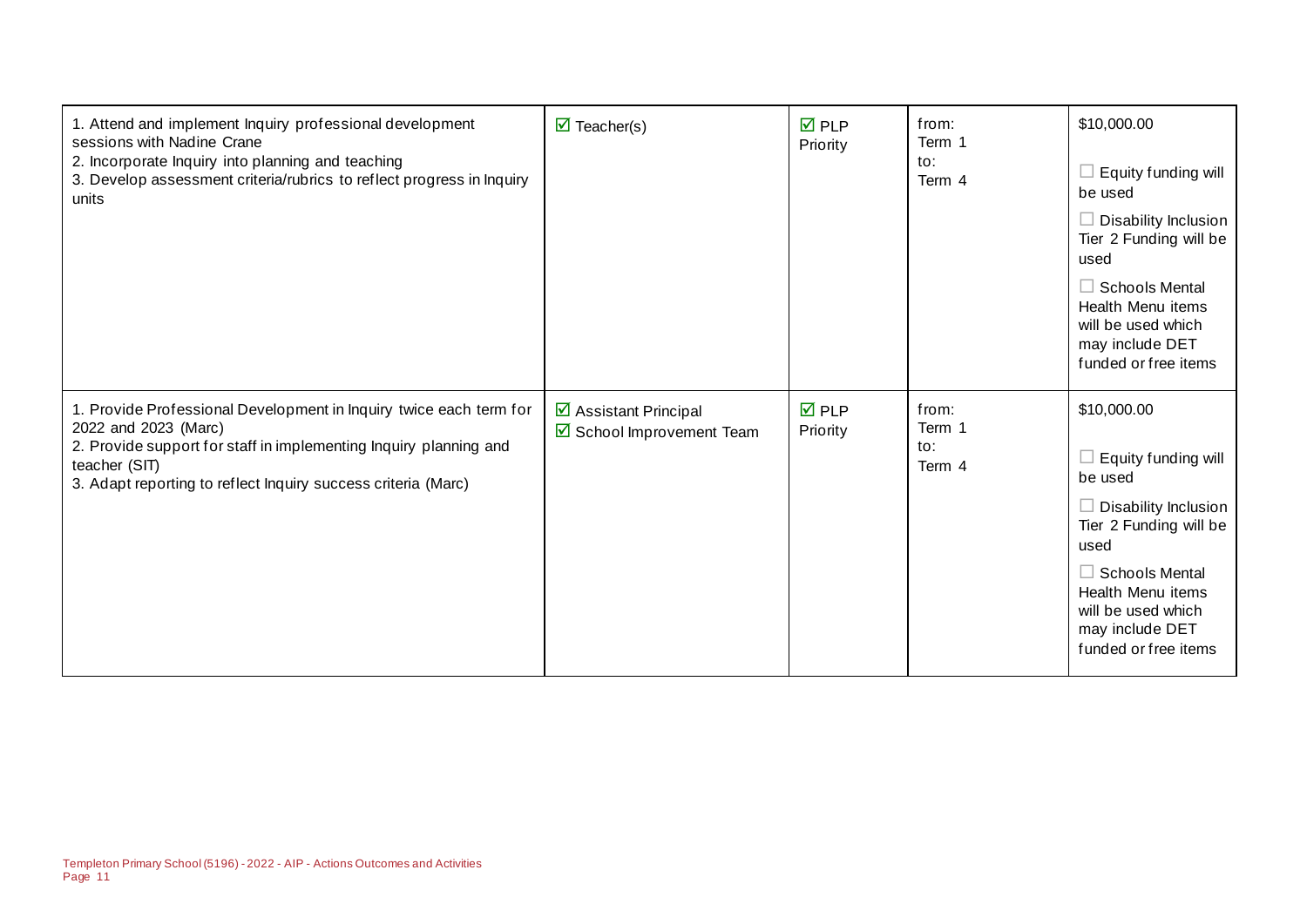## **Funding Planner**

#### Summary of Budget and Allocated Funding

| <b>Summary of Budget</b>            | School's total funding (\$) | Funding Allocated in activities (\$) | Still available/shortfall |
|-------------------------------------|-----------------------------|--------------------------------------|---------------------------|
| <b>Equity Funding</b>               | \$18,408.60                 | \$0.00                               | \$18,408.60               |
| Disability Inclusion Tier 2 Funding | \$226,477.37                | \$346,477.37                         | $-$120,000.00$            |
| Schools Mental Health Fund and Menu | \$0.00                      | \$0.00                               | \$0.00                    |
| <b>Total</b>                        | \$244,885.97                | \$346,477.37                         | $-$101,591.40$            |

#### Activities and Milestones – Total Budget

| <b>Activities and Milestones</b>                                                                                                                                                                                    | <b>Budget</b> |
|---------------------------------------------------------------------------------------------------------------------------------------------------------------------------------------------------------------------|---------------|
| Continue to employ Prep Aides in five classrooms providing<br>literacy and numeracy support.                                                                                                                        | \$120,000.00  |
| Continue employment of two Learning Specialists in<br>Literacy and Numeracy outside the classroom to support<br>learning                                                                                            | \$240,000.00  |
| Ability based differentiated teaching and learning in<br>classrooms                                                                                                                                                 | \$240,000.00  |
| Focus on problem solving P-6 – one full week per term<br>(minimum)                                                                                                                                                  |               |
| To encourage perseverance when the answer is not<br>immediately apparent by explicit teaching of problem<br>solving strategies including but not limited to guess, check<br>and refine, create a table, make a list |               |
| Use quality resources, including those from the<br>Australasian Problem Solving Mathematics Olympiad                                                                                                                |               |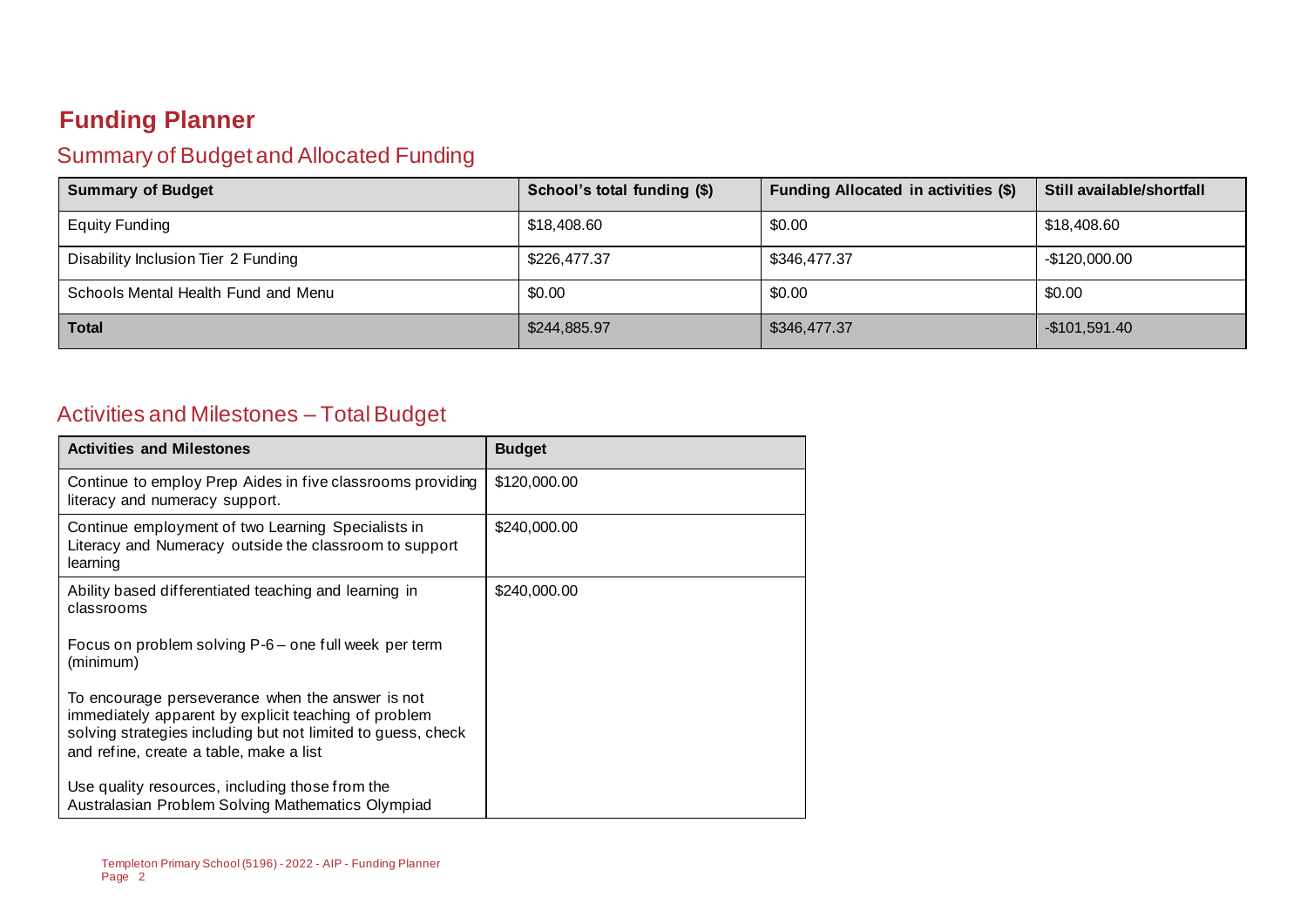| $(APSMO)$ 2-6                                                                                              |              |
|------------------------------------------------------------------------------------------------------------|--------------|
| Use online resources such as ReSolve, Problemo and<br>nRich to assist with planning rich Mathematics tasks |              |
| LS to visit classrooms to model multi ability PS session P-6,<br>2 year levels per term                    |              |
| <b>Totals</b>                                                                                              | \$600,000.00 |

## Activities and Milestones -Equity Funding

| <b>Activities and Milestones</b> | When | Funding allocated (\$) | Category |
|----------------------------------|------|------------------------|----------|
| <b>Totals</b>                    |      | \$0.00                 |          |

## Activities and Milestones -Disability Inclusion Funding

| <b>Activities and Milestones</b>                                                                | When                             | Funding allocated (\$) | Category                                                                                                                                                                       |
|-------------------------------------------------------------------------------------------------|----------------------------------|------------------------|--------------------------------------------------------------------------------------------------------------------------------------------------------------------------------|
| Continue to employ Prep Aides in<br>five classrooms providing literacy<br>and numeracy support. | from:<br>Term 1<br>to:<br>Term 4 | \$120,000.00           | $\triangleright$ Education workforces and/or assigning existing school staff to inclusive<br>education duties<br>$\triangleright$ Teaching and learning programs and resources |
| Continue employment of two<br>Learning Specialists in Literacy and                              | from:<br>Term 1                  | \$100,000.00           | $\triangleright$ Teaching and learning programs and resources                                                                                                                  |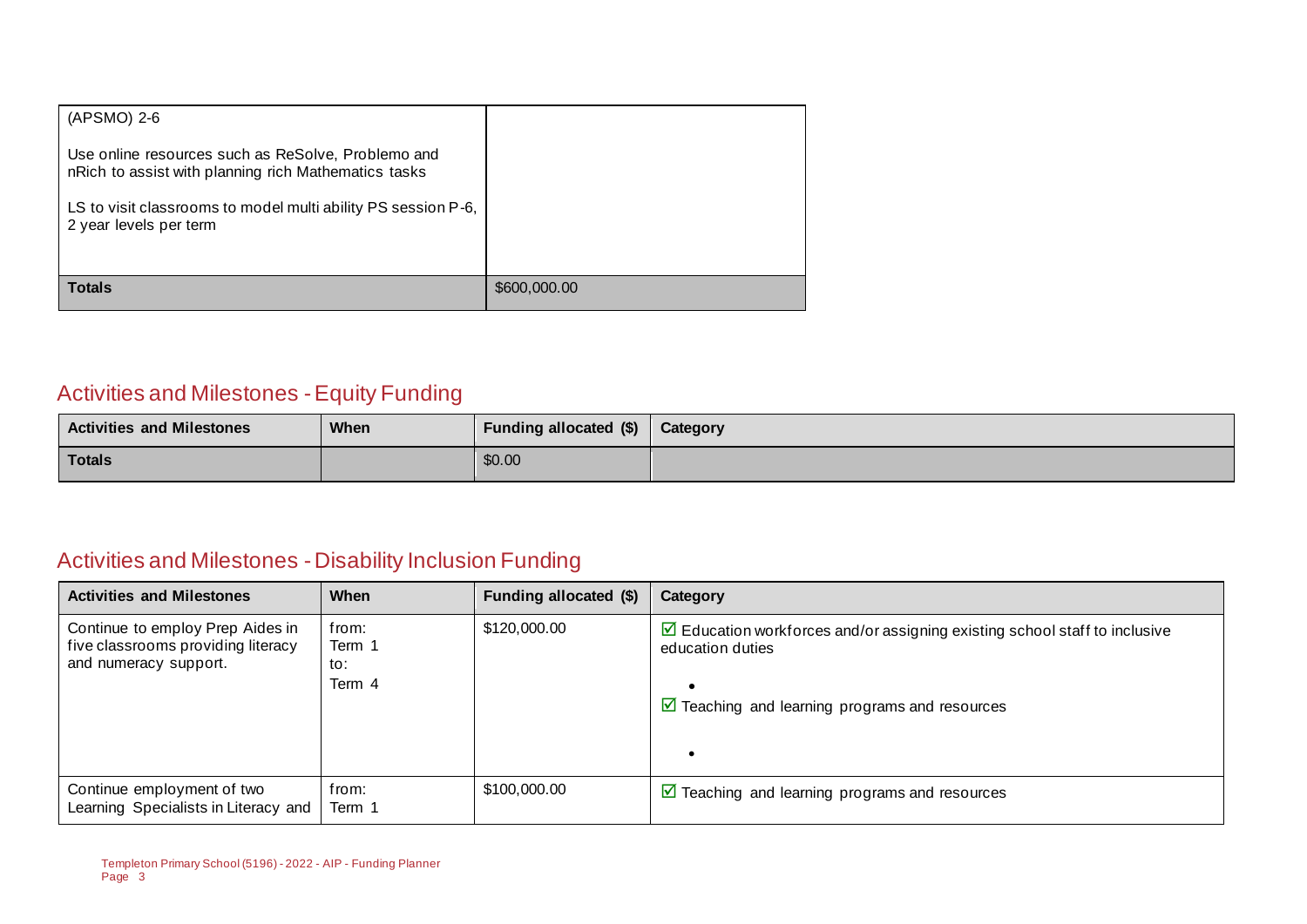| Numeracy outside the classroom to<br>support learning                                                                                                                                                                                                                                                                                                                                                                                                                                                                                                                                                                         | to:<br>Term 4                    |              | ☑ Professional learning for school-based staff<br>$\triangleright$ Education workforces and/or assigning existing school staff to inclusive<br>education duties |
|-------------------------------------------------------------------------------------------------------------------------------------------------------------------------------------------------------------------------------------------------------------------------------------------------------------------------------------------------------------------------------------------------------------------------------------------------------------------------------------------------------------------------------------------------------------------------------------------------------------------------------|----------------------------------|--------------|-----------------------------------------------------------------------------------------------------------------------------------------------------------------|
|                                                                                                                                                                                                                                                                                                                                                                                                                                                                                                                                                                                                                               |                                  |              |                                                                                                                                                                 |
| Ability based differentiated teaching<br>and learning in classrooms<br>Focus on problem solving P-6-<br>one full week per term (minimum)<br>To encourage perseverance when<br>the answer is not immediately<br>apparent by explicit teaching of<br>problem solving strategies<br>including but not limited to guess,<br>check and refine, create a table,<br>make a list<br>Use quality resources, including<br>those from the Australasian<br><b>Problem Solving Mathematics</b><br>Olympiad (APSMO) 2-6<br>Use online resources such as<br>ReSolve, Problemo and nRich to<br>assist with planning rich<br>Mathematics tasks | from:<br>Term 1<br>to:<br>Term 4 | \$120,000.00 | ☑ Professional learning for school-based staff<br><b>Teachers</b>                                                                                               |
| LS to visit classrooms to model<br>multi ability PS session P-6, 2 year<br>levels per term                                                                                                                                                                                                                                                                                                                                                                                                                                                                                                                                    |                                  |              |                                                                                                                                                                 |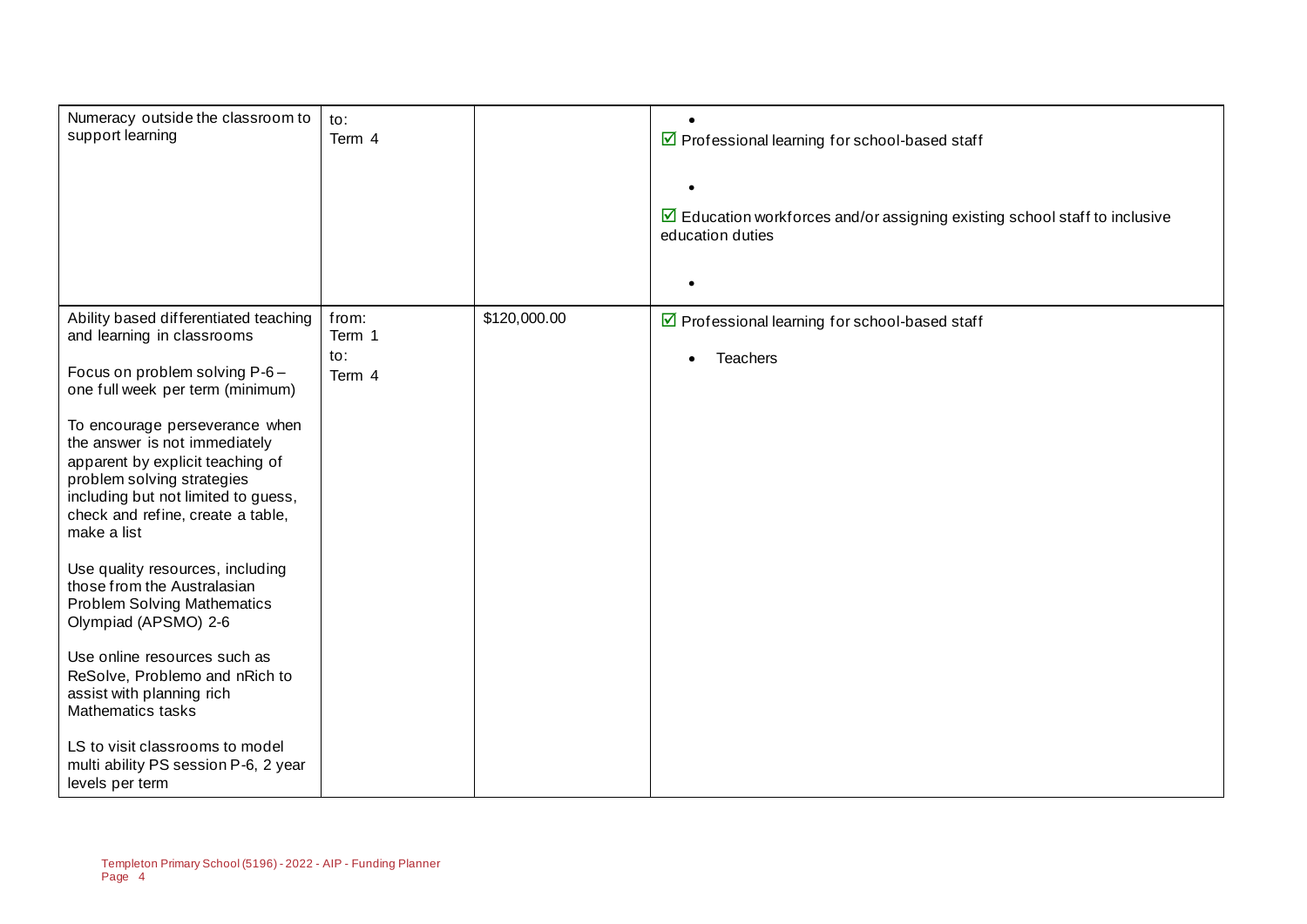| Totals | \$340,000.00 |  |
|--------|--------------|--|

#### Activities and Milestones -Schools Mental Health Fund and Menu

| <b>Activities and Milestones</b> | When | Funding allocated (\$) | Category |
|----------------------------------|------|------------------------|----------|
| Totals                           |      | \$0.00                 |          |

#### Additional Funding Planner – Total Budget

| <b>Activities and Milestones</b> | <b>Budget</b> |
|----------------------------------|---------------|
| <b>Inquiry Specialist</b>        | \$10,000.00   |
| <b>Totals</b>                    | \$10,000.00   |

#### Additional Funding Planner – Equity Funding

| <b>Activities and Milestones</b> | When                             | Funding allocated (\$) | Category |
|----------------------------------|----------------------------------|------------------------|----------|
| <b>Inquiry Specialist</b>        | from:<br>Term 1<br>to:<br>Term 4 |                        |          |
| <b>Totals</b>                    |                                  |                        |          |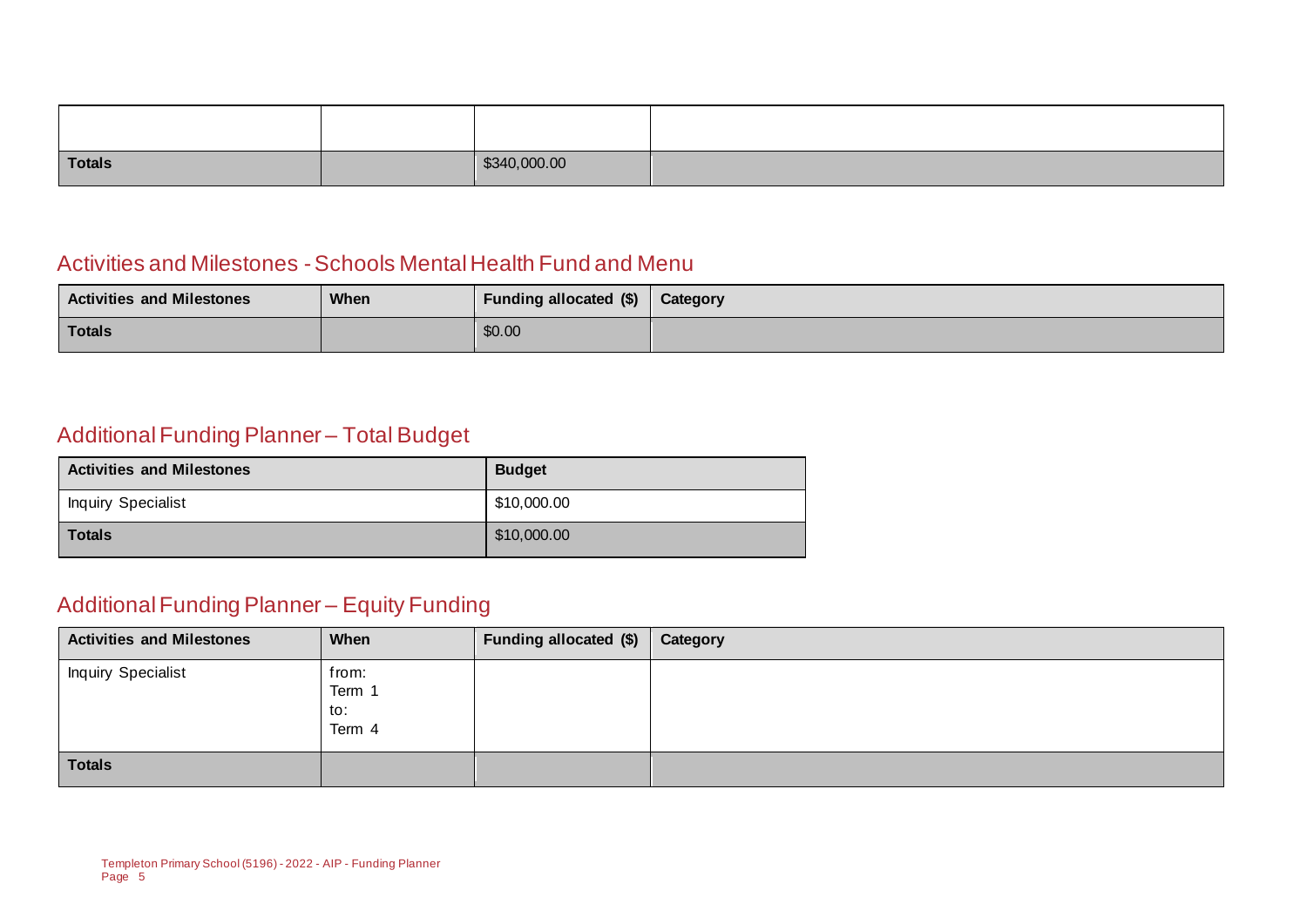#### Additional Funding Planner – Disability Inclusion Funding

| <b>Activities and Milestones</b> | When                             | Funding allocated (\$) | Category                                                                                                        |
|----------------------------------|----------------------------------|------------------------|-----------------------------------------------------------------------------------------------------------------|
| Inquiry Specialist               | from:<br>Term 1<br>to:<br>Term 4 | \$6,477.37             | ☑ Professional learning for school-based staff<br>$\triangleright$ Teaching and learning programs and resources |
| <b>Totals</b>                    |                                  | \$6,477.37             |                                                                                                                 |

#### Additional Funding Planner – Schools Mental Health Fund and Menu

| <b>Activities and Milestones</b> | When                             | Funding allocated (\$) | Category |
|----------------------------------|----------------------------------|------------------------|----------|
| <b>Inquiry Specialist</b>        | from:<br>Term 1<br>to:<br>Term 4 |                        |          |
| <b>Totals</b>                    |                                  |                        |          |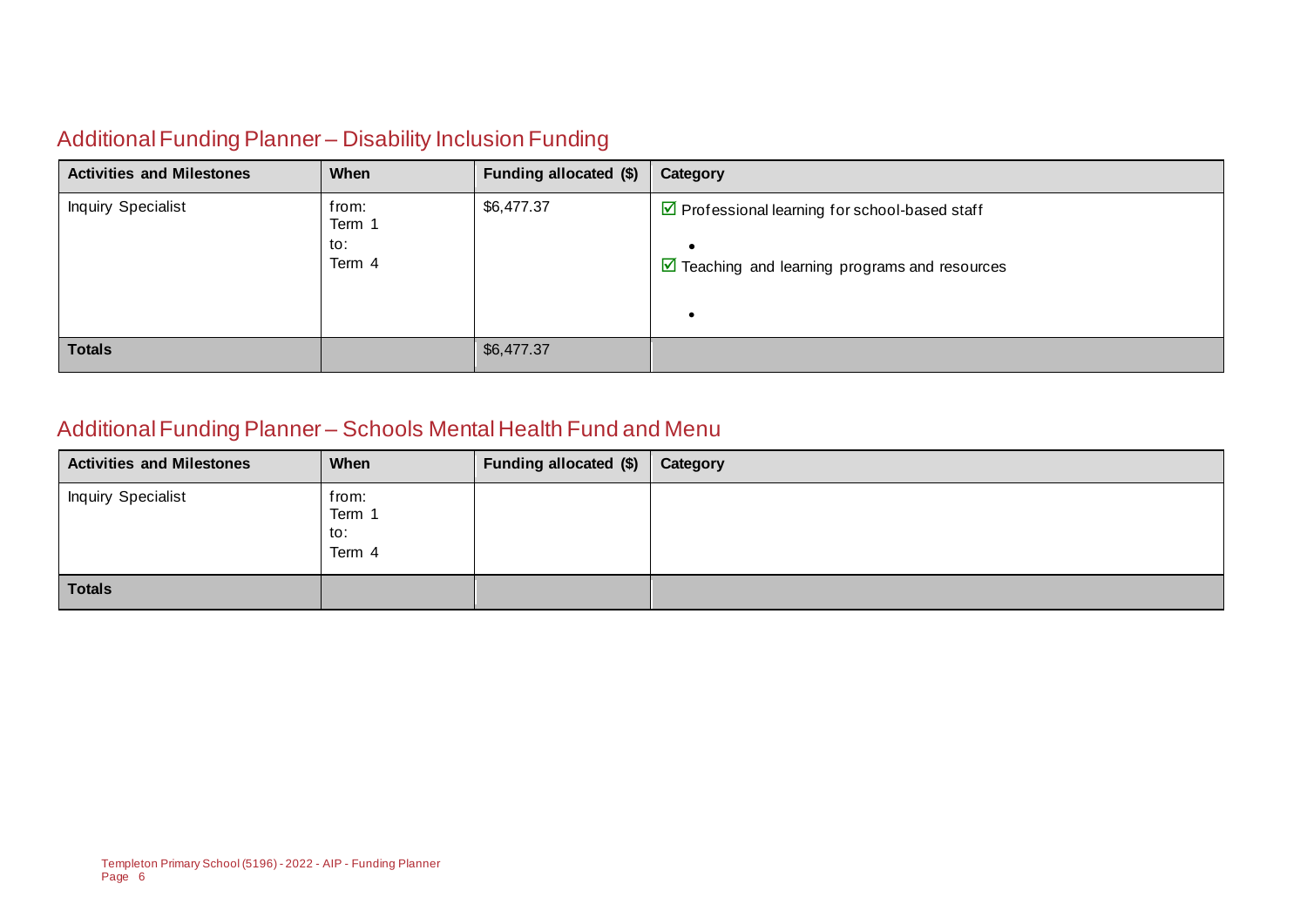## **Professional Learning and Development Plan**

| <b>Professional Learning</b><br><b>Priority</b>                                                                                                                                                                                                                                                                                                                                    | <b>Who</b>                                                                                                            | When                             | <b>Key Professional Learning</b><br><b>Strategies</b>                                                                              | <b>Organisational Structure</b>                                                                          | <b>Expertise Accessed</b>                                                                                                                                                                        | <b>Where</b>                    |
|------------------------------------------------------------------------------------------------------------------------------------------------------------------------------------------------------------------------------------------------------------------------------------------------------------------------------------------------------------------------------------|-----------------------------------------------------------------------------------------------------------------------|----------------------------------|------------------------------------------------------------------------------------------------------------------------------------|----------------------------------------------------------------------------------------------------------|--------------------------------------------------------------------------------------------------------------------------------------------------------------------------------------------------|---------------------------------|
| Continue to employ Prep<br>Aides in five classrooms<br>providing literacy and<br>numeracy support.                                                                                                                                                                                                                                                                                 | $\triangleright$ Principal                                                                                            | from:<br>Term 1<br>to:<br>Term 4 | $\triangledown$ Planning<br>$\triangledown$ Preparation<br>$\overline{\mathbf{y}}$ Moderated assessment<br>of student learning     | ■ Formal School Meeting<br>Internal Professional<br>Learning Sessions<br>$\triangledown$ PLC/PLT Meeting | $\triangleright$ Primary Mathematics<br>and Science specialists<br>$\triangleright$ Literacy expertise<br>$\overline{\mathbf{d}}$ Internal staff                                                 | $\overline{\mathsf{M}}$ On-site |
| Continue employment of two<br>Learning Specialists in<br>Literacy and Numeracy<br>outside the classroom to<br>support learning                                                                                                                                                                                                                                                     | $\overline{\mathbf{M}}$ Leadership<br>Team<br>$\triangledown$ Learning<br>Specialist(s)<br>$\triangleright$ Principal | from:<br>Term 1<br>to:<br>Term 4 | $\overline{\mathbf{y}}$ Planning<br>$\triangleright$ Design of formative<br>assessments<br>$\triangleright$ Curriculum development | ■ Formal School Meeting<br>Internal Professional<br>Learning Sessions<br>$\triangledown$ PLC/PLT Meeting | $\triangleright$ Primary Mathematics<br>and Science specialists<br>$\overline{\mathbf{y}}$ Literacy expertise<br>$\overline{\boxtimes}$ PLC Initiative<br>$\overline{\mathbf{y}}$ Internal staff | $\overline{\mathbf{M}}$ On-site |
| Ability based differentiated<br>teaching and learning in<br>classrooms<br>Focus on problem solving P-6<br>- one full week per term<br>(minimum)<br>To encourage perseverance<br>when the answer is not<br>immediately apparent by<br>explicit teaching of problem<br>solving strategies including<br>but not limited to guess,<br>check and refine, create a<br>table, make a list | $\overline{\mathbf{z}}$ Learning<br>Specialist(s)                                                                     | from:<br>Term 1<br>to:<br>Term 4 | $\boxtimes$ Planning<br>$\overline{\mathbf{M}}$ Preparation<br>$\triangleright$ Design of formative<br>assessments                 | ☑ Formal School Meeting /<br>Internal Professional<br>Learning Sessions<br>☑ PLC/PLT Meeting             | $\overline{\boxtimes}$ PLC Initiative<br>$\overline{\mathbf{y}}$ Internal staff<br>$\overline{\boxtimes}$ High Impact<br><b>Teaching Strategies</b><br>(HITS)                                    | $\overline{\mathsf{M}}$ On-site |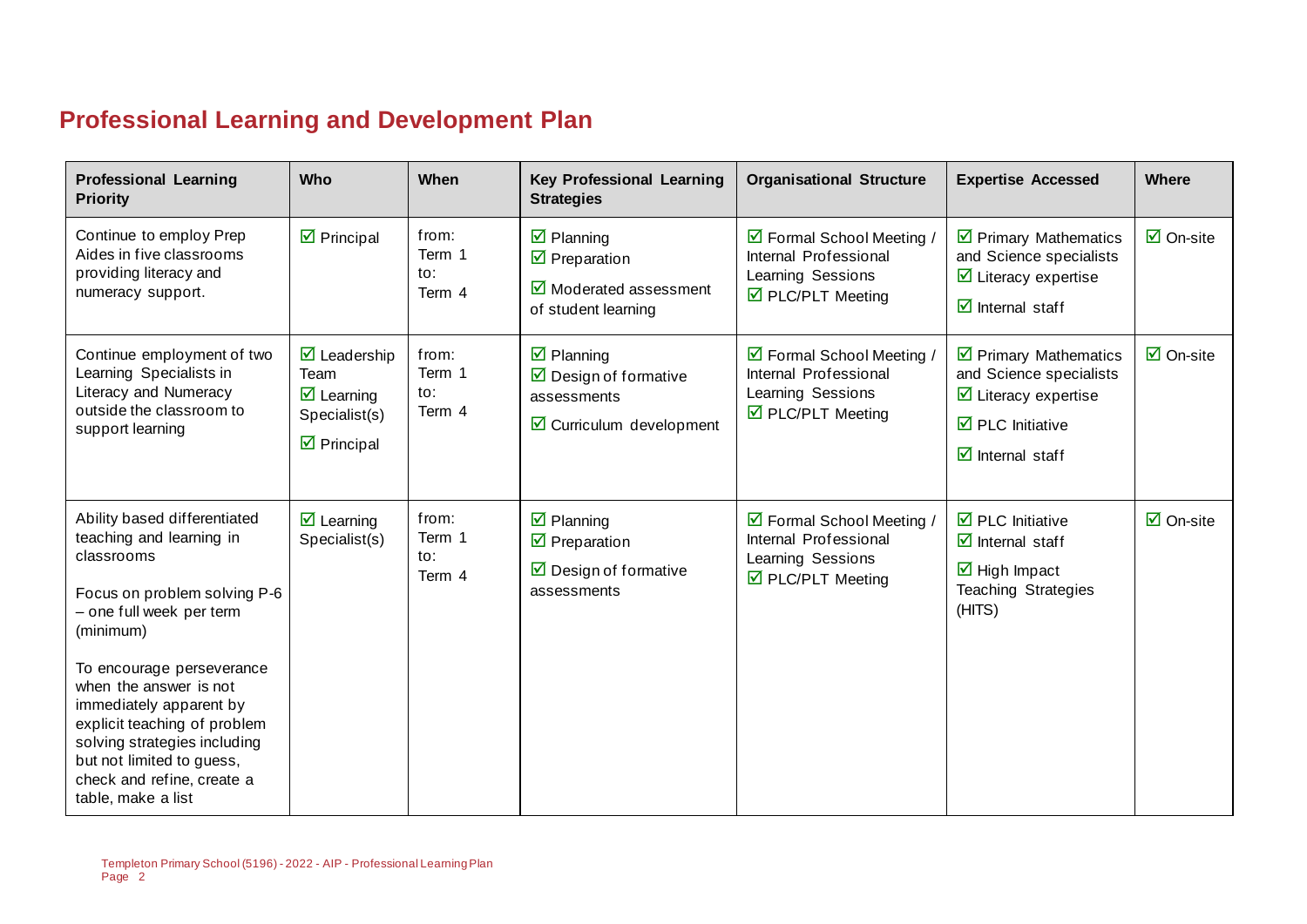| Use quality resources,<br>including those from the<br>Australasian Problem Solving<br>Mathematics Olympiad<br>(APSMO) 2-6<br>Use online resources such as<br>ReSolve, Problemo and<br>nRich to assist with planning<br>rich Mathematics tasks<br>LS to visit classrooms to<br>model multi ability PS session<br>P-6, 2 year levels per term |                                                                                                                        |                                  |                                                                                                                                                     |                                                                                                                                                            |                                                                                                                                |                                 |
|---------------------------------------------------------------------------------------------------------------------------------------------------------------------------------------------------------------------------------------------------------------------------------------------------------------------------------------------|------------------------------------------------------------------------------------------------------------------------|----------------------------------|-----------------------------------------------------------------------------------------------------------------------------------------------------|------------------------------------------------------------------------------------------------------------------------------------------------------------|--------------------------------------------------------------------------------------------------------------------------------|---------------------------------|
| Implementation of Respectful<br>Relationships Program                                                                                                                                                                                                                                                                                       | $\overline{\mathbf{M}}$ Assistant<br>Principal                                                                         | from:<br>Term 1<br>to:<br>Term 4 | $\overline{\mathbf{y}}$ Planning<br>$\overline{\mathbf{y}}$ Preparation<br>$\overline{\mathbf{M}}$ Collaborative<br>Inquiry/Action Research<br>team | $\triangledown$ Professional Practice<br>Day<br>☑ Formal School Meeting /<br>Internal Professional<br>Learning Sessions<br>☑ PLC/PLT Meeting               | $\overline{\mathbf{d}}$ Internal staff                                                                                         | $\overline{\mathsf{M}}$ On-site |
| Develop inquiry planning and<br>learning across the school,<br>through focused Professional<br>Development utilising Nadine<br>Crane                                                                                                                                                                                                        | $\overline{\mathbf{M}}$ Assistant<br>Principal<br>$\triangleright$ Principal<br><b>Ø</b> School<br>Improvement<br>Team | from:<br>Term 1<br>to:<br>Term 4 | $\overline{\mathbf{y}}$ Planning<br>$\overline{\mathbf{M}}$ Preparation<br>$\boxtimes$ Collaborative<br>Inquiry/Action Research<br>team             | ■ Whole School Pupil<br>Free Day<br>☑ Formal School Meeting /<br>Internal Professional<br>Learning Sessions<br>$\triangleright$ Timetabled Planning<br>Day | $\overline{\mathbf{y}}$ External consultants<br>Nadine Crane from<br>Melbourne University<br>$\triangledown$ Pedagogical Model | $\overline{\mathsf{M}}$ On-site |